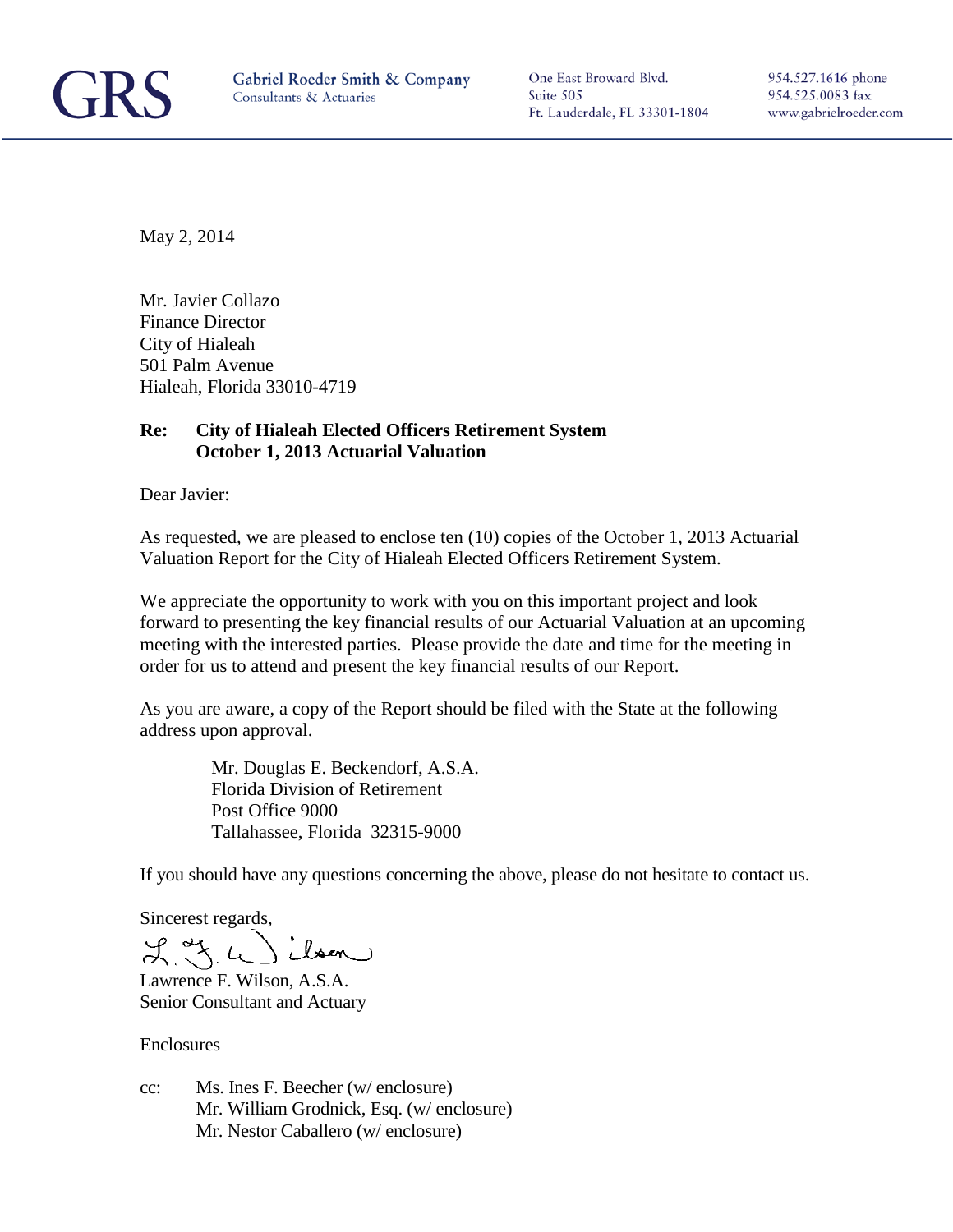



#### **CITY OF HIALEAH ELEC TED OFFICERS RETIREM ENT SYSTEM**

*ACTUARIAL VALUATION AS OF OCTOBER 1, 20 1 3*

This Valuation Determines the Annual Contribution for the Plan Year October 1, 2013 through September 30, 2014 with City Contribution to Be Paid in the Fiscal Year October 1, 2014 to September 30, 2015

May 2, 2014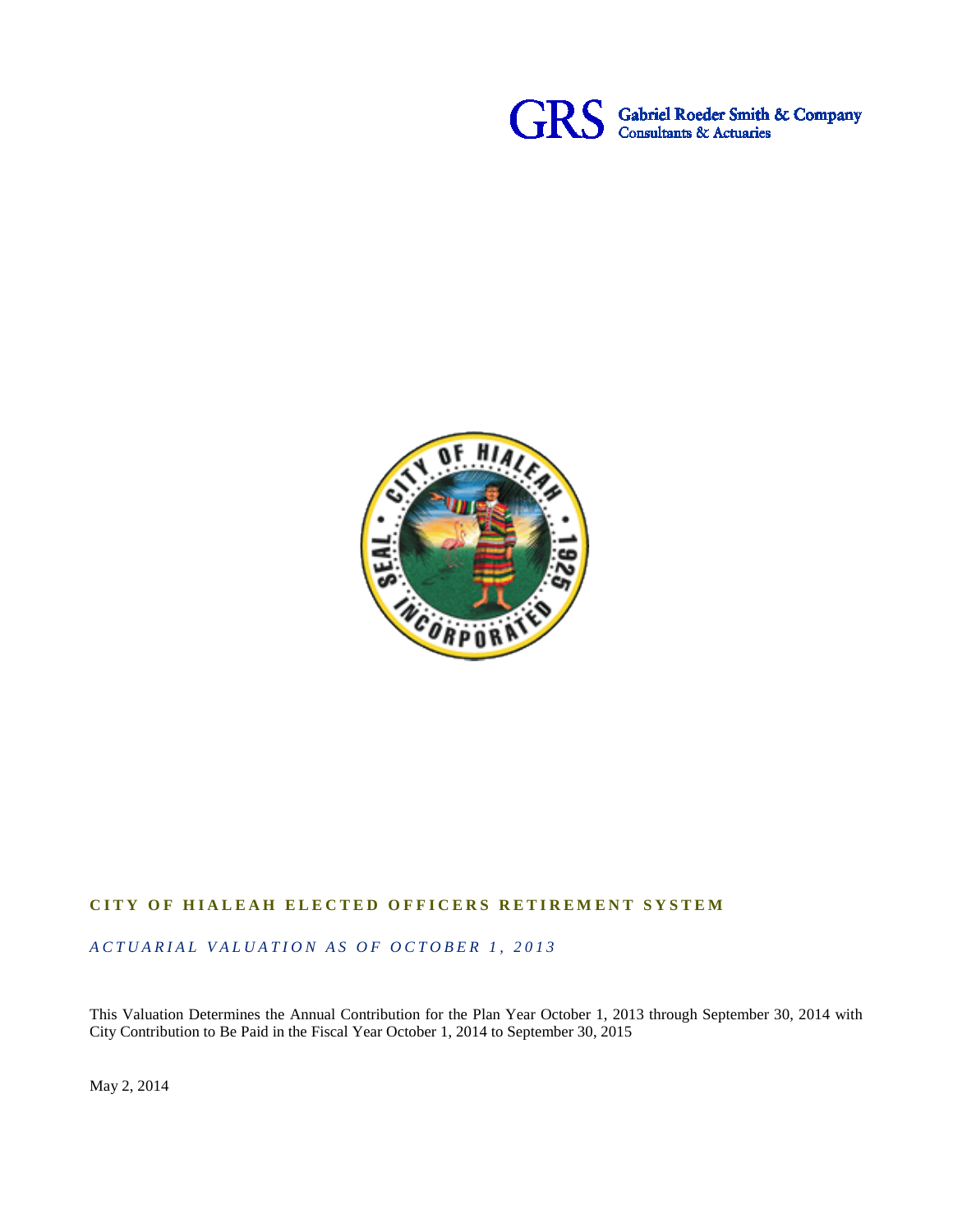Gabriel Roeder Smith & Company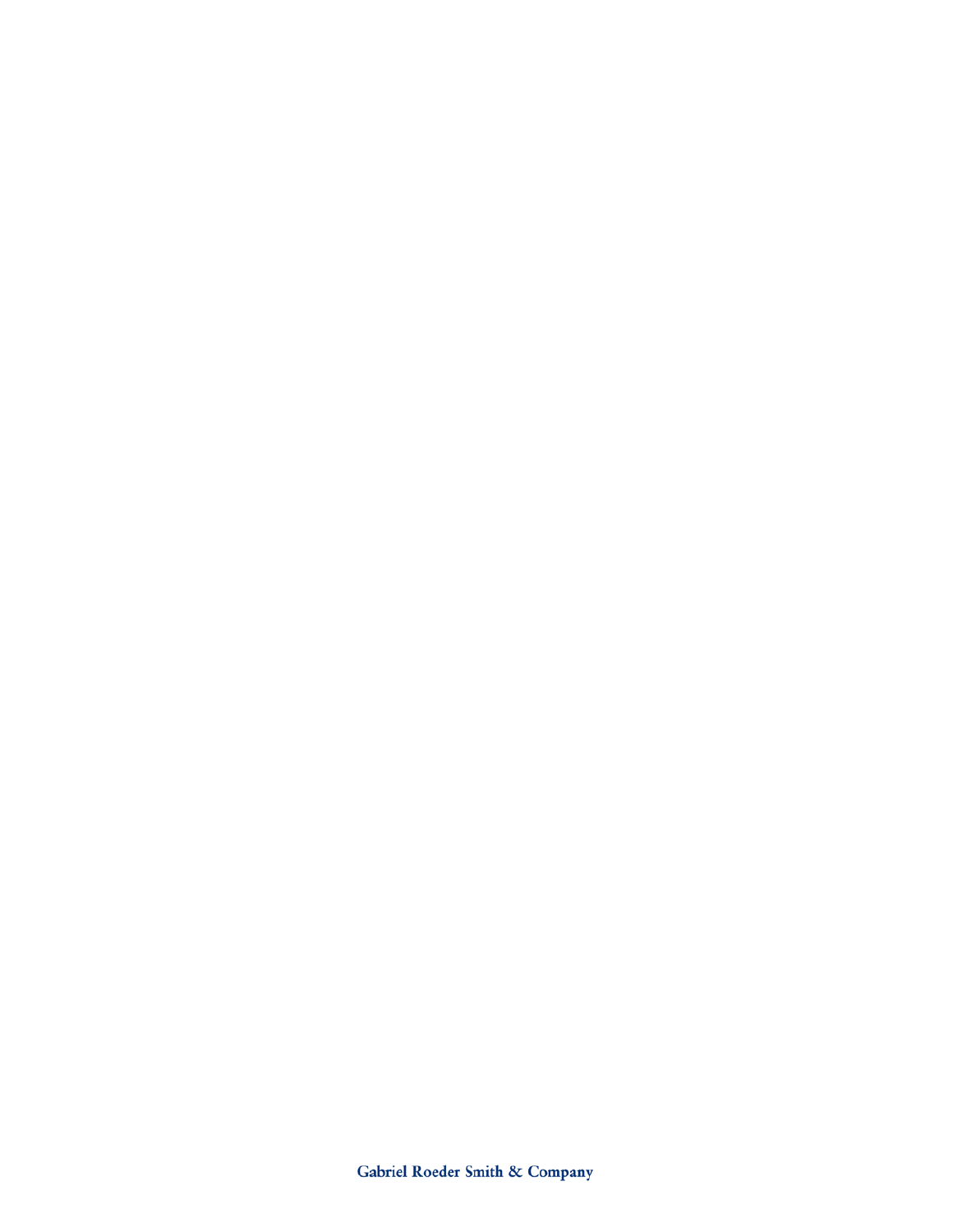## **TABLE OF CONTENTS**

|       | Page                                                                             |
|-------|----------------------------------------------------------------------------------|
|       | Commentary<br>1                                                                  |
| I.    |                                                                                  |
| П.    |                                                                                  |
| Ш.    |                                                                                  |
| IV.   |                                                                                  |
| V.    |                                                                                  |
| VI.   |                                                                                  |
| VII.  |                                                                                  |
| VIII. |                                                                                  |
| IX.   |                                                                                  |
| X.    |                                                                                  |
| XI.   |                                                                                  |
| XII.  | Distribution of System Participants by Attained Age Groups and Service Groups 27 |
| XIII. | Statistics for Participants Entitled to Deferred Benefits and Participants       |
|       |                                                                                  |
| XV.   |                                                                                  |
|       |                                                                                  |
|       | XVII. Recent Compensation, Termination and Investment Return Experience32        |
|       |                                                                                  |
| XIX.  |                                                                                  |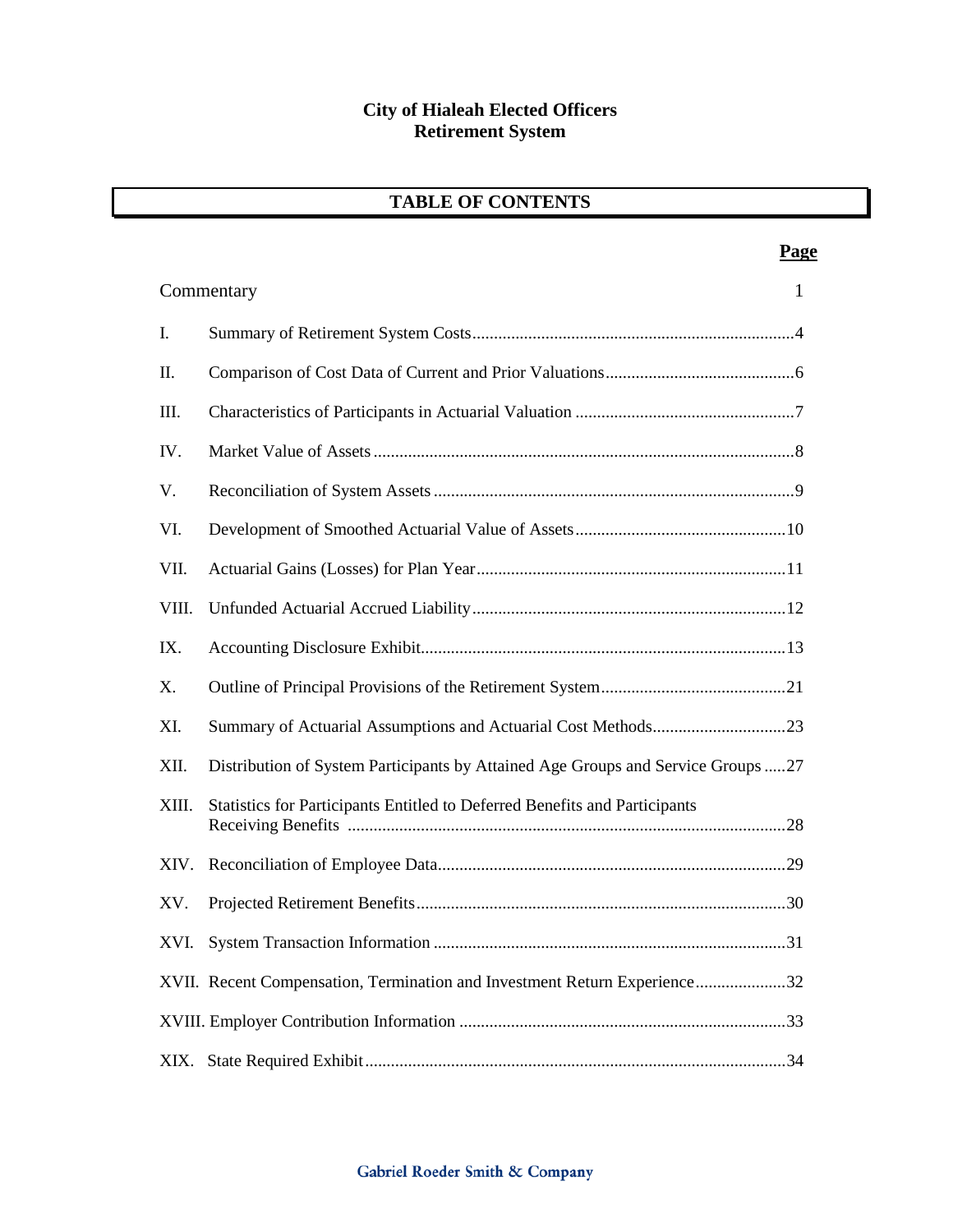

One East Broward Blvd. Suite 505 Ft. Lauderdale, FL 33301-1804

954.527.1616 phone 954.525.0083 fax www.gabrielroeder.com

May 2, 2014

City Council c/o Mr. Javier Collazo Finance Director City of Hialeah 501 Palm Avenue Hialeah, Florida 33010-4719

Dear City Council Members:

#### **October 1, 2013 Actuarial Valuation**

We are pleased to present our October 1, 2013 Actuarial Valuation for the City of Hialeah Elected Officers Retirement System. The purpose of this report is to indicate appropriate contribution levels, monitor minimum funding requirements and comment on the actuarial stability of the System. Gabriel, Roeder, Smith & Company (GRS), as System actuary, is authorized to prepare an annual Actuarial Valuation. This report is prepared for and at the request of the City Council.

This report consists of this commentary, detailed Tables I through XVIII, and the State Required Exhibit on Table XIX. The Tables contain basic System cost figures plus significant details on the benefits, liabilities and experience of the System. We suggest you thoroughly review the report at your convenience and contact us with any questions that may arise.

#### **Retirement System Costs**

Our Actuarial Valuation develops the required minimum System contribution under the Florida Protection of Public Employee Retirement Benefits Act. The minimum contribution consists of payment of annual normal costs including expenses and amortization of the components of the unfunded actuarial accrued liability over various periods as prescribed by law and includes an interest adjustment to reflect the assumed payment date. The minimum required contribution for System year ending September 30, 2014 to be paid in fiscal year ending September 30, 2015 is **\$322,854 (27.4%)**. The figure in parentheses is the minimum required System contribution expressed as a percentage of covered annual payroll as of October 1, 2013 (\$1,176,462).

This total cost is to be met by Member and City contributions. We anticipate members will contribute **\$18,728 (1.6%)**. The resulting minimum required City contribution to be paid in fiscal year ending September 30, 2015 is **\$304,126 (25.9%)**.

#### **Changes in Actuarial Assumptions, Methods and System Benefits**

System provisions remain unchanged from the previous Actuarial Impact Statement. System provisions are summarized on Table X.

The actuarial assumptions and methods remain unchanged from the previous Actuarial Impact Statement. The actuarial assumptions and methods are outlined on Table XI.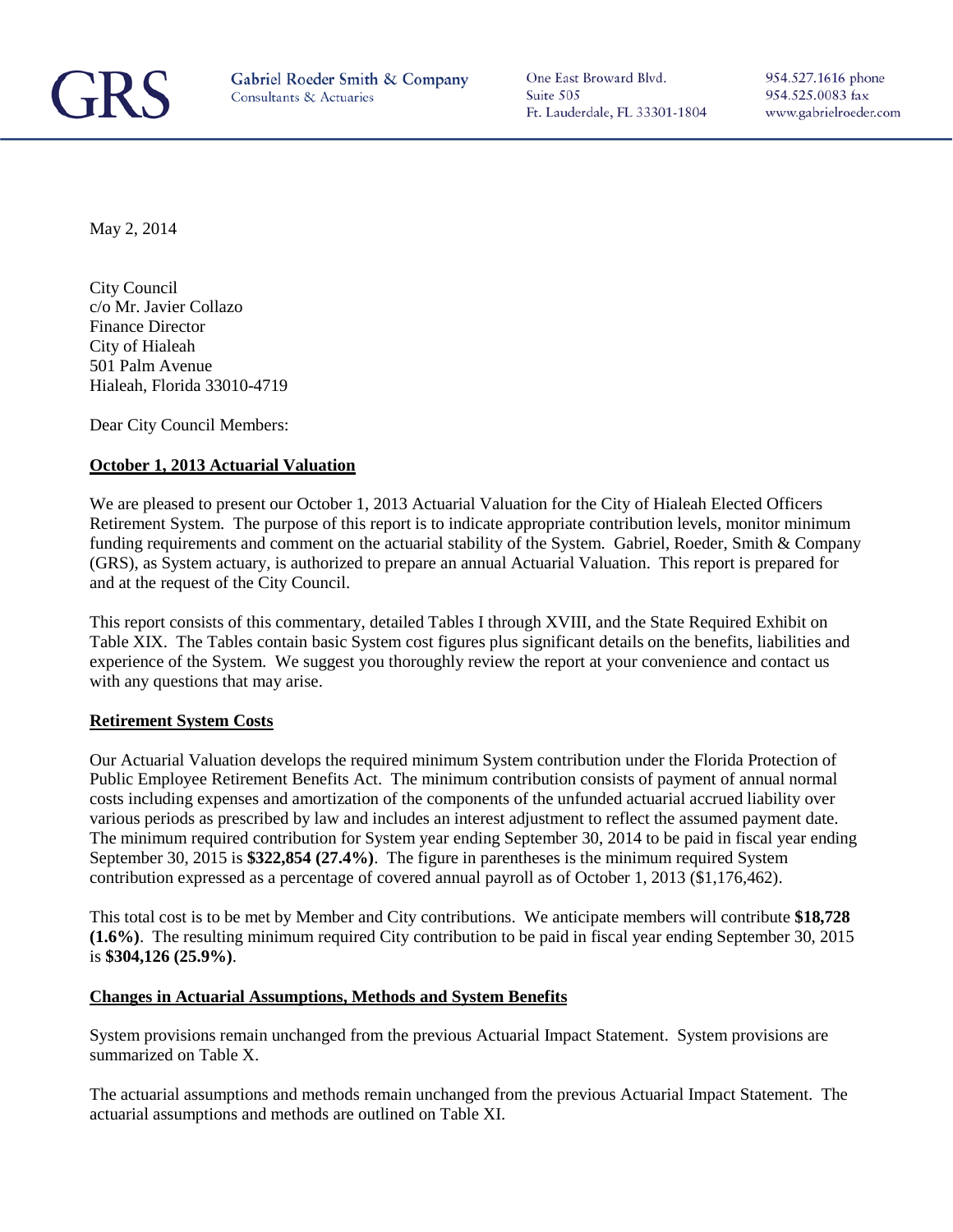City Council May 2, 2014 Page 2

Minimum required contribution amounts reflect F.S., 112.66 (13) requirements that the City contributions not be less than the normal cost. This City funding requirement was added by Chapter 2011-216.

Projected Government Accounting Standards Board Statement Number 67 (GASB 67) actuarial disclosures are included.

#### **Comparison of October 1, 2012 and October 1, 2013 Valuation Results**

Table II of our report provides information of a comparative nature. The left columns of the Table indicate the costs as calculated for the October 1, 2012 Actuarial Impact Statement. The right columns indicate the costs as calculated for October 1, 2013.

Comparing the left and right columns of Table II shows the effect of Plan experience during the year. The number of active participants increased by approximately 7%. Covered payroll increased by approximately 8%. Total normal cost increased both as a dollar amount and as a percentage of covered payroll. The unfunded actuarial accrued liability decreased both as a dollar amount and as a percentage of covered payroll. The System is now in a surplus position. The net City minimum funding requirement increased as a dollar amount but decreased as a percentage of covered payroll.

System assets exceed the value of vested accrued benefits resulting in a Vested Benefit Security Ratio (VBSR) of 145.6% - an increase from 135.4% as of October 1, 2012. The VBSR is measured on a market value of assets basis.

#### **System Experience**

Table VII indicates the System experienced an actuarial gain of \$295,072. This suggests actual System experience was more favorable than expected under the actuarial assumptions.

Table XVII provides figures on recent System experience (salary, turnover and investment yield). System salary experience indicates that actual salary increases averaged approximately 0.1% this year. Salary experience was generally a source of actuarial gain when compared to the 8.0% pay increase assumption. The latest three, five and ten-year average salary increases are 8.6%, 5.3% and 7.8%, respectively.

There was no active member turnover this year. Turnover was generally an offsetting source of actuarial loss. The latest three and five year average turnover is 20% and 40% of expected turnover, respectively.

Smoothed actuarial value investment return this year was 9.4% which exceeded the 6.0% investment return assumption. Investment return was an additional source of actuarial gain during the previous year. The latest three, five and ten-year average annual smoothed actuarial value investment returns are 8.1%, 7.9% and 5.6%, respectively. One year, three year, five and ten-year average annual market value investment returns are 9.9%, 8.9%, 9.4% and 6.3%, respectively.

#### **Member Census and Financial Data**

The City submitted the October 1, 2013 Member census data used for this valuation to us. This information contains name, Social Security number, date of birth, date of hire and actual salary paid for the previous year. Dates of termination and retirement are provided where applicable. The City updated information on inactive participants including retirees, beneficiaries and vested terminees.

#### **Gabriel Roeder Smith & Company**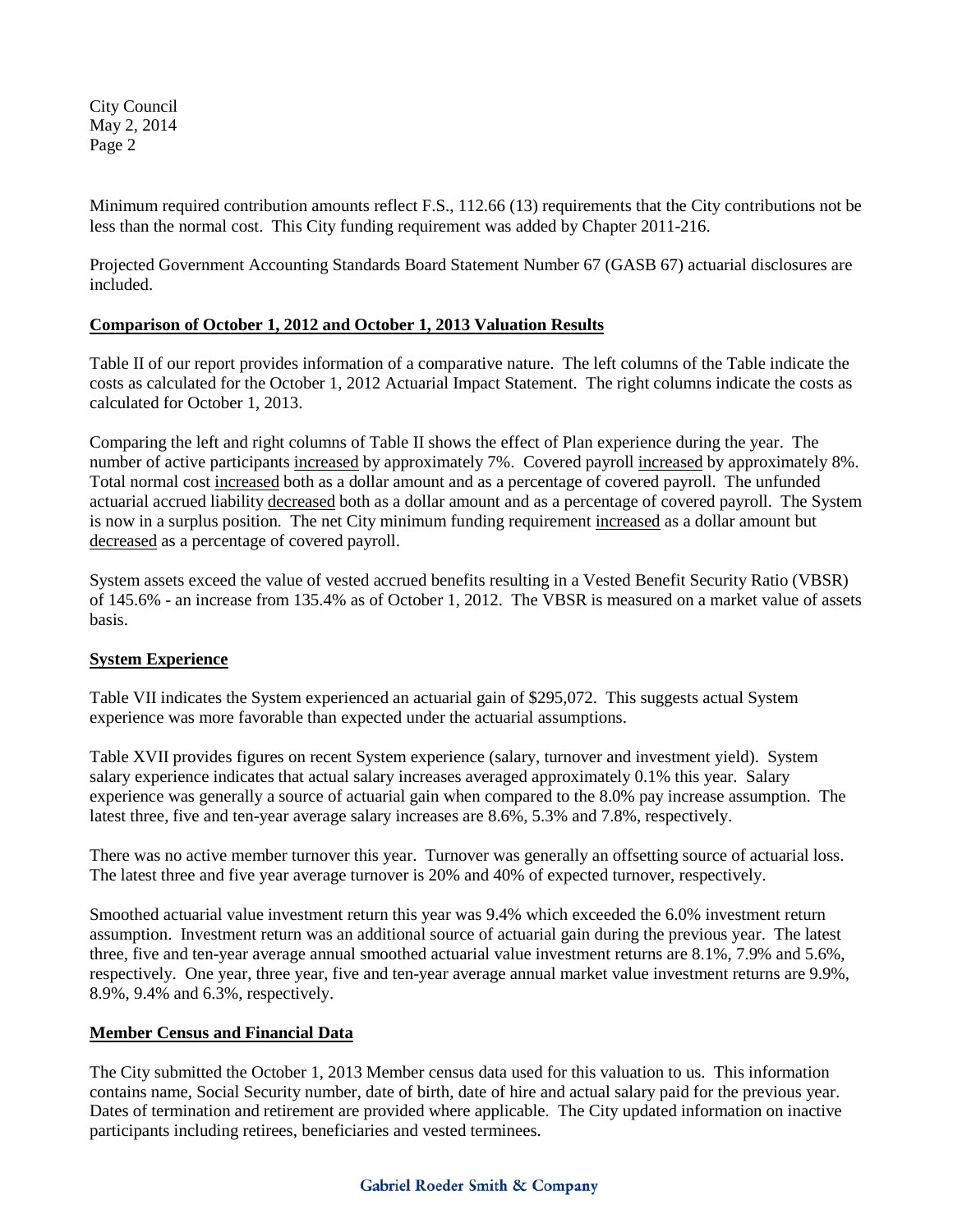City Council May 2, 2014 Page 3

We received financial information concerning System assets from the City. The information was provided as of September 30, 2013. We do not audit the Member census data and asset information that is provided to us. However, we perform certain reasonableness checks and on this basis we believe that the information that we received is reliable.

#### **Summary**

In our opinion the benefits provided for under the current System will be sufficiently funded through the payment of the amount as indicated in this and future Actuarial Valuation reports. We will continue to update you on the future payment requirements for the System through our actuarial reports. These reports will also continue to monitor the future experience of the System.

Future actuarial measurements may differ significantly from the current measurements presented in this report due to such factors as the following: System experience differing from that anticipated by the economic or demographic assumptions; changes in economic or demographic assumptions; increases or decreases expected as part of the natural operation of the methodology used for these measurements (such as the end of an amortization period); and changes in System provisions or applicable law. Due to the limited scope of the actuary's assignment, the actuary did not perform an analysis of the potential range of such future measurements.

This report should not be relied on for any purpose other than the purpose described in the primary communication. Determinations of the financial results associated with the benefits described in this report in a manner other than the intended purpose may produce significantly different results.

This report has been prepared by actuaries who have substantial experience valuing public employee retirement systems. To the best of our knowledge the information contained in this report is accurate and fairly presents the actuarial position of the System as of the valuation date. All calculations have been made in conformity with generally accepted actuarial principles and practices, with the Actuarial Standards of Practice issued by the Actuarial Standards Board and with applicable statutes.

This report may be provided to parties other than the City Council only in its entirety and only with the permission of an approved representative of the City Council.

The signing actuaries are independent of the System sponsor.

The undersigned are Members of the American Academy of Actuaries and meet the qualification standards of the American Academy of Actuaries to render the actuarial opinions contained in this report. We are available to respond to any questions with regards to matters covered in this report.

Very truly yours,

Lawrence F. Wilson, A.S.A. Senior Consultant and Actuary

Kelly 2. Adans

Kelly L. Adams, A.S.A. Consultant and Actuary

**Gabriel Roeder Smith & Company**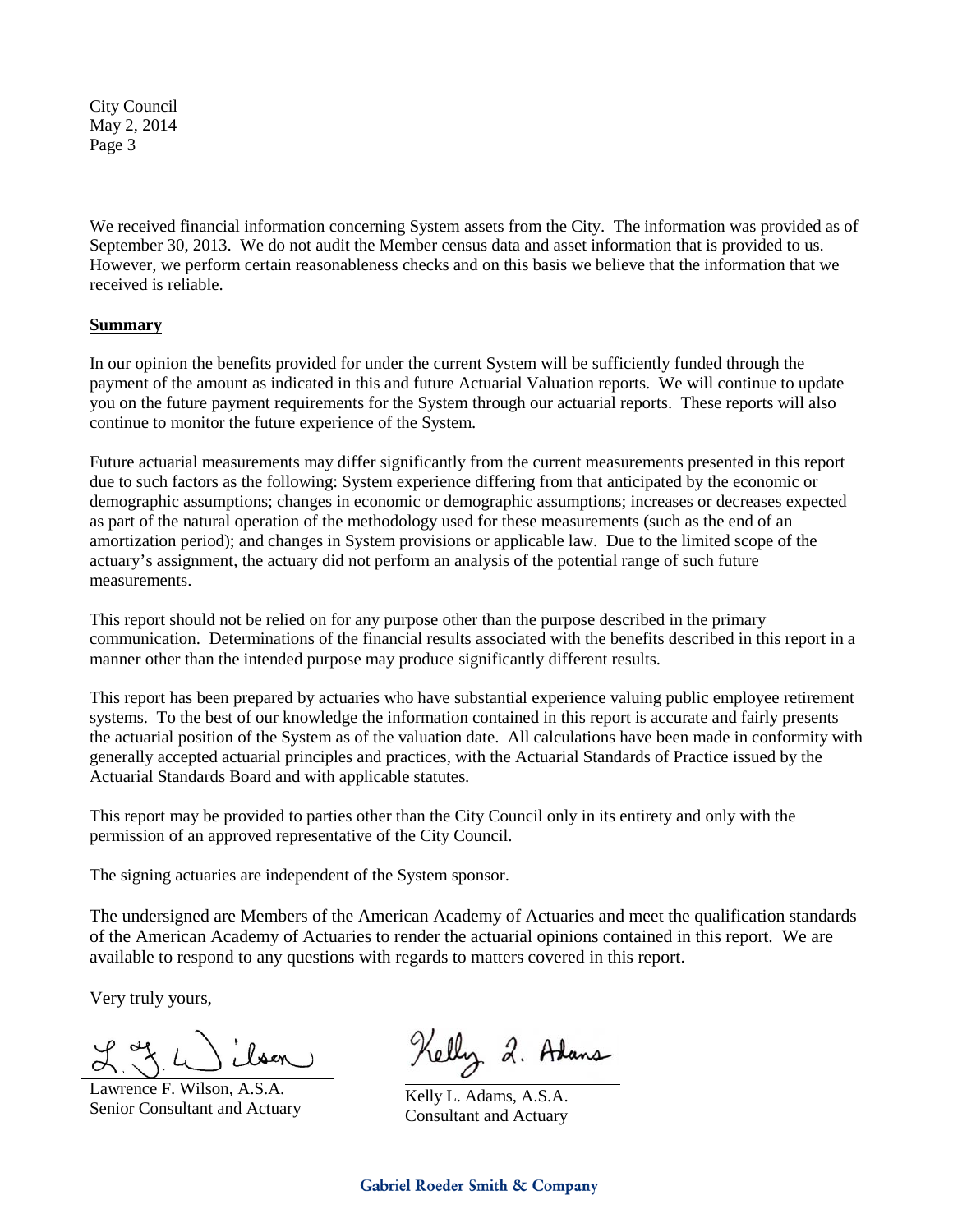# **Summary of Retirement System Costs as of October 1, 2013**

|           |                                               |               | Cost<br>Data     | $%$ of<br><b>Payroll</b> |
|-----------|-----------------------------------------------|---------------|------------------|--------------------------|
|           | A. Participant Data Summary (Table III)       |               |                  |                          |
|           | 1. Active employees                           |               | 15               | N/A                      |
|           | 2. Terminated vested                          |               | 5                | N/A                      |
|           | 3. Receiving benefits                         |               | 8                | N/A                      |
|           | 4. Annual payroll of active employees         | \$            | 1,176,462        | 100.0%                   |
| <b>B.</b> | <b>Total Normal Costs</b>                     |               |                  |                          |
|           | 1. Age retirement benefits                    | \$            | 195,224          | 16.6%                    |
|           | 2. Termination benefits                       |               | 82,429           | 7.0%                     |
|           | 3. Death benefits                             |               | 647              | 0.1%                     |
|           | 4. Disability benefits                        |               | $\overline{0}$   | 0.0%                     |
|           | 5. Estimated expenses                         |               | 44,554           | 3.8%                     |
|           | 6. Total annual normal costs                  | $\mathcal{S}$ | 322,854          | 27.4%                    |
| C.        | <b>Total Actuarial Accrued Liability</b>      |               |                  |                          |
|           | 1. Age retirement benefits active employees   | \$            | 3,872,306        | 329.1%                   |
|           | 2. Termination benefits active employees      |               | 705,281          | 59.9%                    |
|           | 3. Death benefits active employees            |               | 4,134            | 0.4%                     |
|           | 4. Disability benefits active employees       |               | $\boldsymbol{0}$ | 0.0%                     |
|           | 5. Retired or terminated vested participants  |               |                  |                          |
|           | receiving benefits                            |               | 1,828,914        | 155.5%                   |
|           | 6. Terminated vested participants entitled to |               |                  |                          |
|           | future benefits                               |               | 1,598,960        | 135.9%                   |
|           | 7. Deceased participants whose beneficiaries  |               |                  |                          |
|           | are receiving benefits                        |               | $\overline{0}$   | 0.0%                     |
|           | 8. Disabled participants receiving benefits   |               | $\overline{0}$   | 0.0%                     |
|           | 9. Miscellaneous liability                    |               | $\boldsymbol{0}$ | 0.0%                     |
|           | 10. Total actuarial accrued liability         | \$            | 8,009,595        | 680.8%                   |
| D.        | Smoothed Actuarial Value of Assets (Table VI) | \$            | 8,284,179        | 704.2%                   |
| Е.        | Unfunded Actuarial Accrued Liability (C-D)    | \$            | (274, 584)       | $(23.3\%)$               |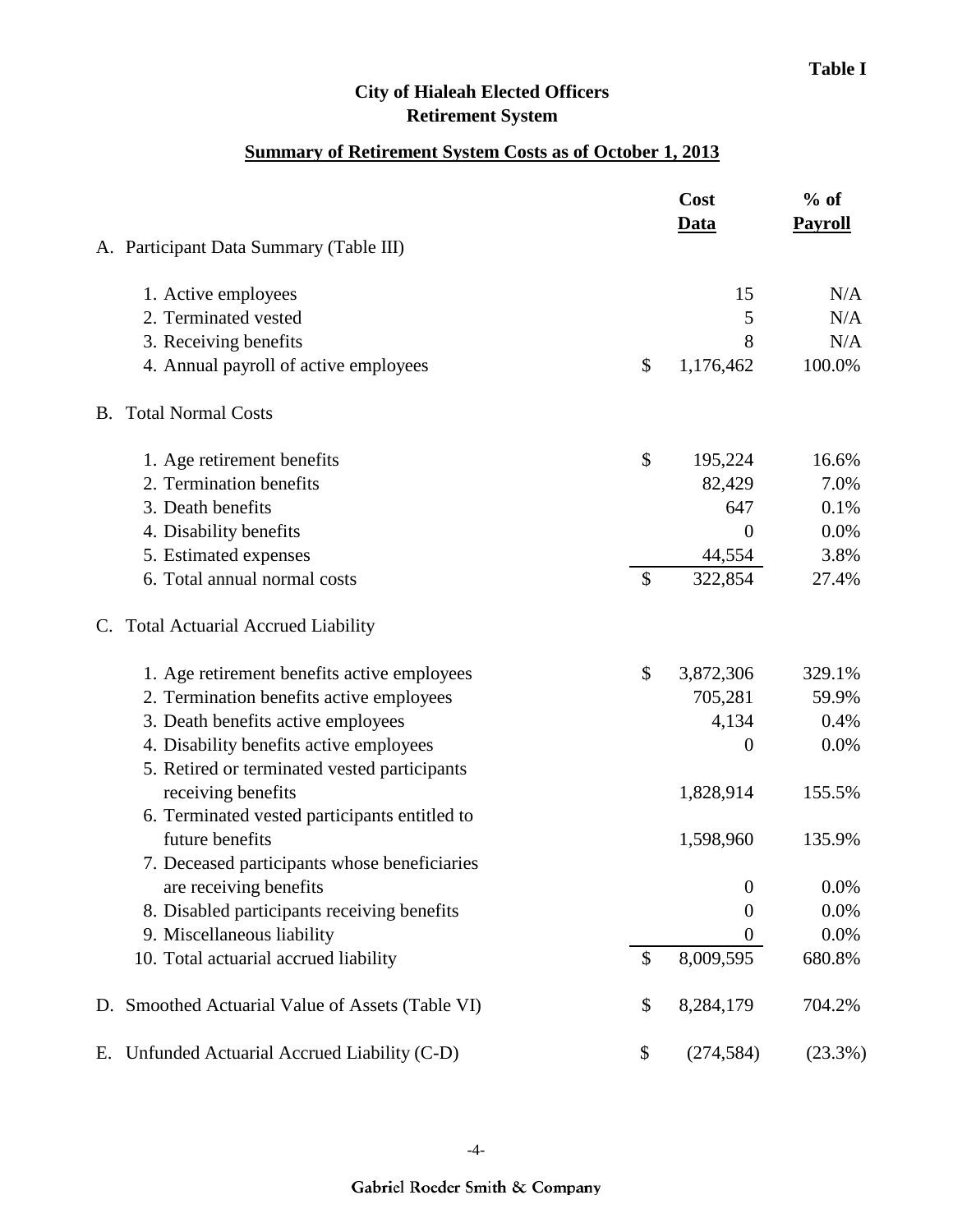# **Summary of Retirement System Costs as of October 1, 2013**

|    |                                                                                                | Cost<br><b>Data</b>                  | $%$ of<br><b>Payroll</b>   |
|----|------------------------------------------------------------------------------------------------|--------------------------------------|----------------------------|
| F. | Preliminary Minimum Required Contribution                                                      |                                      |                            |
|    | 1. Total normal cost<br>2. Amortization of unfunded liability<br>3. Interest adjustment        | \$<br>322,854<br>(26, 542)<br>25,544 | 27.4%<br>$(2.3\%)$<br>2.2% |
|    | 4. Total preliminary required contribution                                                     | \$<br>321,856                        | 27.4%                      |
|    | G. Minimum Required Contribution (F.S., 112.66 (13))                                           |                                      |                            |
|    | (Greater of F.1. and F.4.)                                                                     | \$<br>322,854                        | 27.4%                      |
|    | H. Contribution Sources                                                                        |                                      |                            |
|    | 1. Expected City                                                                               | \$<br>304,126                        | 25.9%                      |
|    | 2. Expected Member                                                                             | \$<br>18,728                         | 1.6%                       |
| I. | Actuarial Gains (Losses) (Table VII)                                                           | \$<br>295,072                        | 25.1%                      |
| J. | Actuarial Present Value of Vested Accumulated Benefits                                         |                                      |                            |
|    | 1. Retired, terminated vested, beneficiaries and<br>disabled receiving benefits including DROP |                                      |                            |
|    | participants<br>2. Terminated vested participants entitled to                                  | \$<br>1,828,914                      | 155.5%                     |
|    | future benefits and miscellaneous                                                              | 1,598,960                            | 135.9%                     |
|    | 3. Active participants entitled to future benefits                                             | 2,664,253                            | 226.5%                     |
|    | 4. Total actuarial present value of vested<br>accumulated benefits                             | \$<br>6,092,127                      | 517.8%                     |
|    | K. Market Value of Assets (Table V)                                                            | \$<br>8,868,218                      | 753.8%                     |
| L. | Unfunded Actuarial Present Value of Vested                                                     |                                      |                            |
|    | Accrued Benefits (J. - K., not less than zero)                                                 | \$<br>$\boldsymbol{0}$               | 0.0%                       |
|    | M. Vested Benefit Security Ratio ( $K. \div J$ .)                                              | 145.6%                               | N/A                        |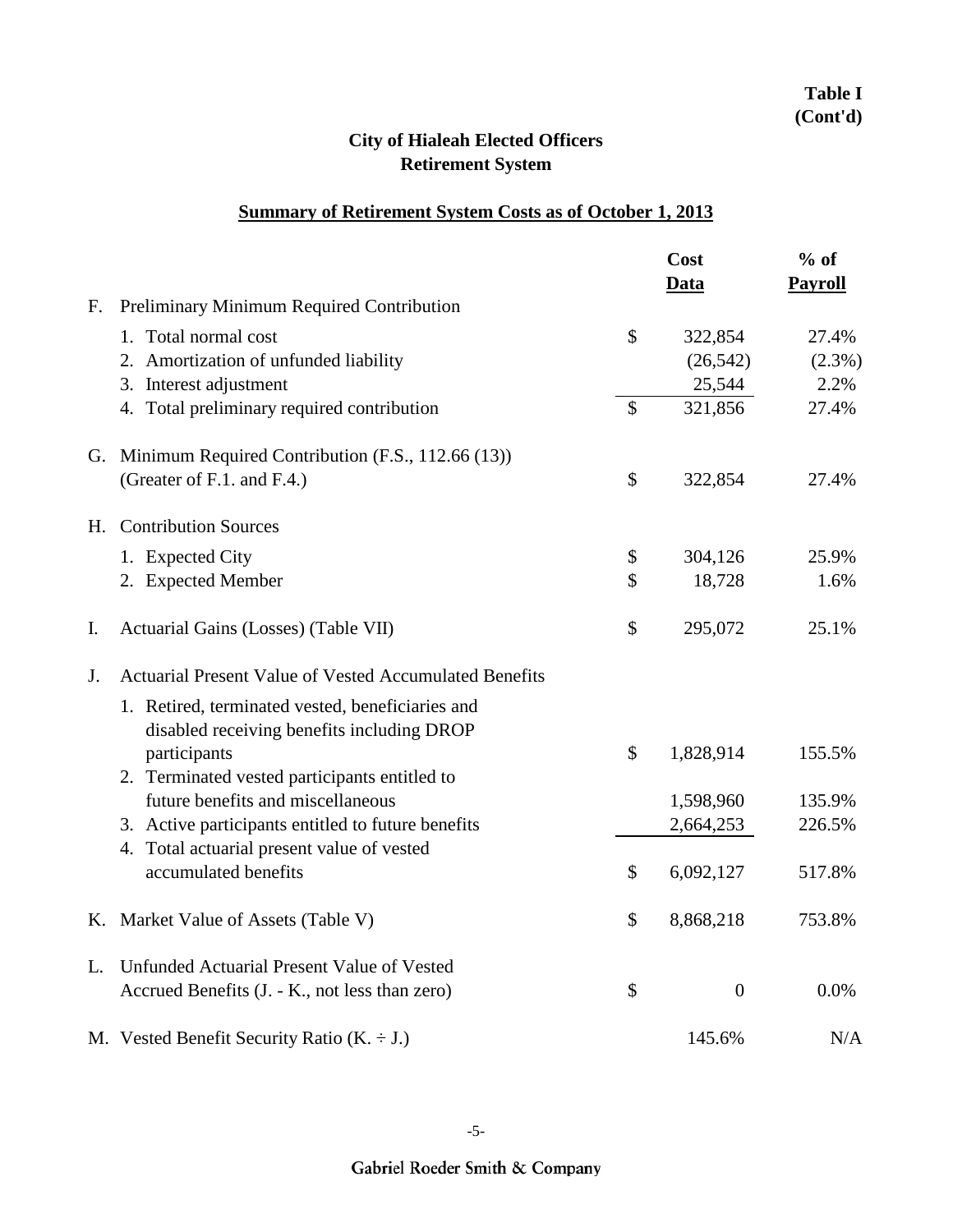## **Comparison of Cost Data of October 1, 2012 and October 1, 2013 Valuations**

|                |                                             |               | <b>Actuarial Impact Statement</b> |                     |      |                        |                     |  |
|----------------|---------------------------------------------|---------------|-----------------------------------|---------------------|------|------------------------|---------------------|--|
|                |                                             |               | <b>October 1, 2012</b>            |                     |      | <b>October 1, 2013</b> |                     |  |
|                |                                             |               | Cost                              | % of Annual         | Cost |                        | % of Annual         |  |
|                |                                             |               | Data                              | <b>Compensation</b> |      | Data                   | <b>Compensation</b> |  |
|                | A. Participants                             |               |                                   |                     |      |                        |                     |  |
|                | 1. Active employees                         |               | 14                                | N/A                 |      | 15                     | N/A                 |  |
|                | 2. Terminated vested                        |               | 5                                 | N/A                 |      |                        | N/A                 |  |
|                | 3. Receiving benefits                       |               | 8                                 | N/A                 |      | 8                      | N/A                 |  |
|                | 4. Annual payroll of active employees       | \$            | 1,085,310                         | 100.0%              | \$   | 1,176,462              | 100.0%              |  |
| <b>B.</b>      | <b>Total Normal Costs</b>                   | \$            | 276,086                           | 25.4%               | \$   | 322,854                | 27.4%               |  |
| C.             | <b>Total Actuarial Accrued Liability</b>    | \$            | 7,549,980                         | 695.7%              | \$   | 8,009,595              | 680.8%              |  |
|                | D. Smoothed Actuarial Value of Assets       | \$            | 7,484,518                         | 689.6%              | \$   | 8,284,179              | 704.2%              |  |
| Е.             | <b>Unfunded Actuarial Accrued Liability</b> | $\mathcal{S}$ | 65,462                            | 6.0%                | \$   | (274, 584)             | $(23.3\%)$          |  |
| F.             | Minimum Required City Contribution          | \$            | 288,521                           | 26.6%               | \$   | 304,126                | 25.9%               |  |
|                | G. Actuarial Gain (Loss)                    | \$            | 346,378                           | 31.9%               | \$   | 295,072                | 25.1%               |  |
| $H_{\cdot}$    | Unfunded Actuarial Present Value of         |               |                                   |                     |      |                        |                     |  |
|                | <b>Vested Accrued Benefits</b>              | $\mathcal{S}$ | $\overline{0}$                    | $0.0\%$             | \$   | $\theta$               | $0.0\%$             |  |
| $\mathbf{I}$ . | <b>Vested Benefit Security Ratio</b>        |               | 135.4%                            | N/A                 |      | 145.6%                 | N/A                 |  |

Gabriel Roeder Smith & Company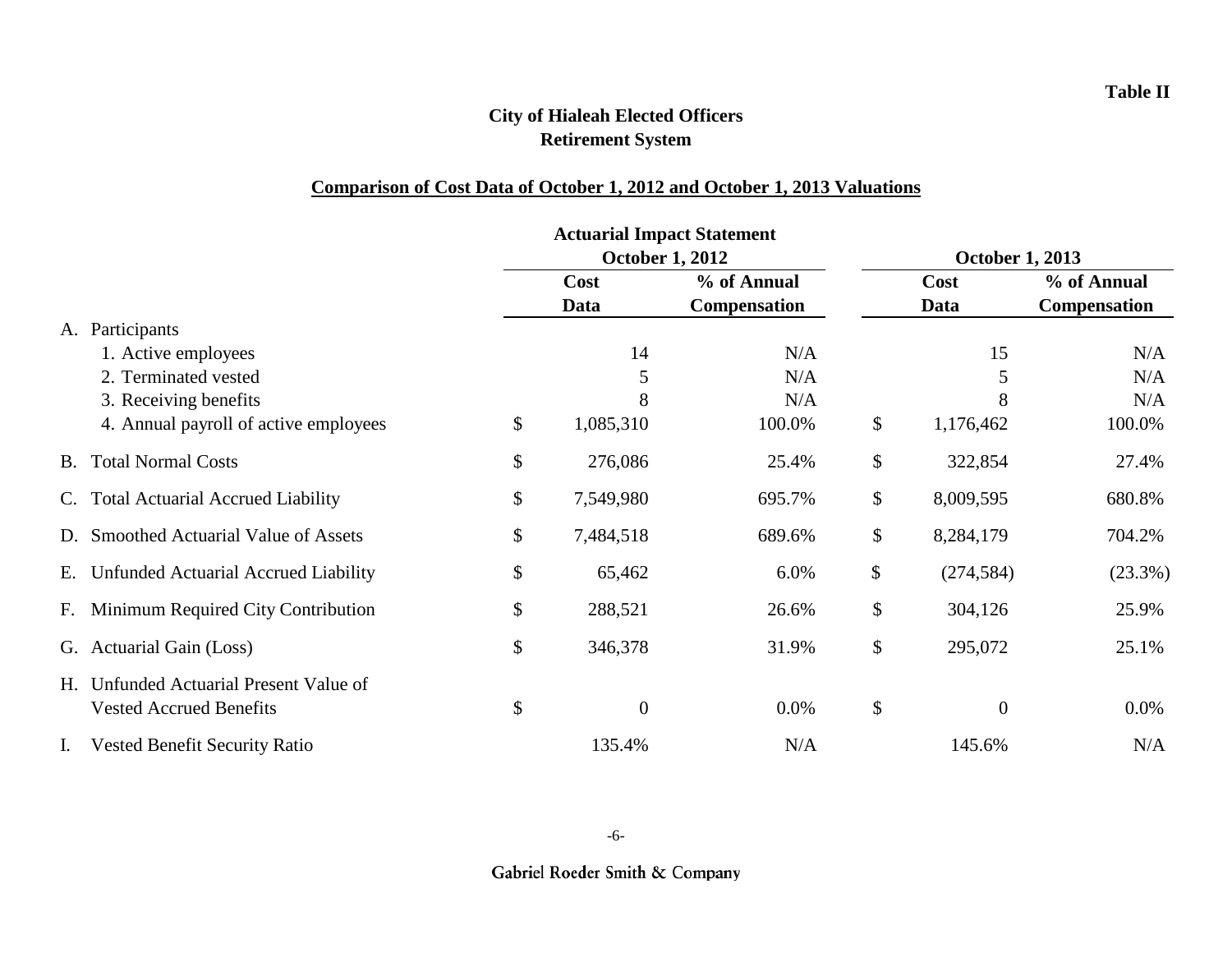#### **Table III**

# **City of Hialeah Elected Officers Retirement System**

# **Actuarial Valuation as of October 1, 2013 Characteristics of Participants in**

### A. Active System Participants Summary

| 1. Active participants fully vested                      |                    | 5         |
|----------------------------------------------------------|--------------------|-----------|
| 2. Active participants partially vested                  |                    | 0         |
| 3. Active participants non-vested                        |                    | 10        |
| 4. Total active participants                             |                    | 15        |
| 5. Annual rate of pay of active participants             | \$                 | 1,176,462 |
| <b>Retired and Terminated Vested Participant Summary</b> |                    |           |
| 1. Retired or terminated vested participants receiving   |                    |           |
| benefits                                                 |                    | 8         |
| 2. Terminated vested participants entitled to            |                    |           |
| future benefits                                          |                    | 5         |
| 3. Deceased participants whose beneficiaries are         |                    |           |
|                                                          |                    | $\Omega$  |
| 4. Disabled participants receiving benefits              |                    | $\Omega$  |
| <b>Projected Annual Retirement Benefits</b>              |                    |           |
| 1. Retired or terminated vested receiving benefits       | \$                 | 179,542   |
| 2. Terminated vested entitled to future benefits         |                    | 178,711   |
| 3. Beneficiaries of deceased participants                |                    | $\theta$  |
| 4. Disabled participants                                 |                    | 0         |
|                                                          | receiving benefits |           |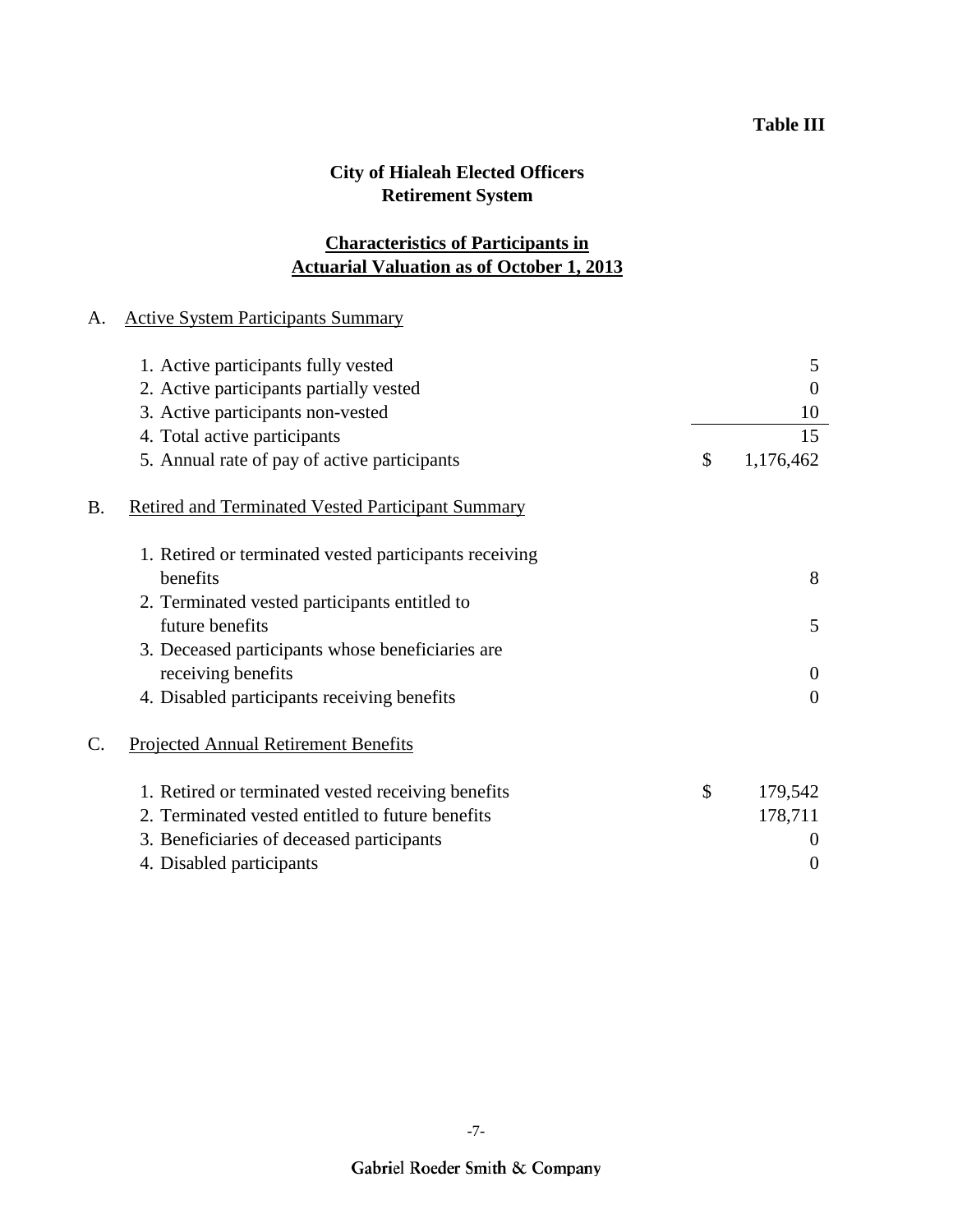## **Statement of System Assets as of October 1, 2013**

|           |                                           | Market Value <sup>1</sup> |
|-----------|-------------------------------------------|---------------------------|
| A.        | Cash and cash equivalents                 | \$<br>208,424             |
| <b>B.</b> | <b>General Investments</b>                |                           |
|           | 1. U.S. Government / Agency Bonds         | \$<br>3,249,645           |
|           | 2. Corporate Bonds                        | 901,580                   |
|           | 3. Mutual Funds                           | 12                        |
|           | 4. Common Stocks                          | 4,844,654                 |
| C.        | <b>Contribution Receivable</b>            | \$<br>$\theta$            |
| D.        | <b>Accounts Payable</b>                   | \$<br>336,097             |
| Е.        | <b>System Assets</b><br>$(A + B + C - D)$ | \$<br>8,868,218           |
|           | $\frac{1}{1}$ As reported by the City     |                           |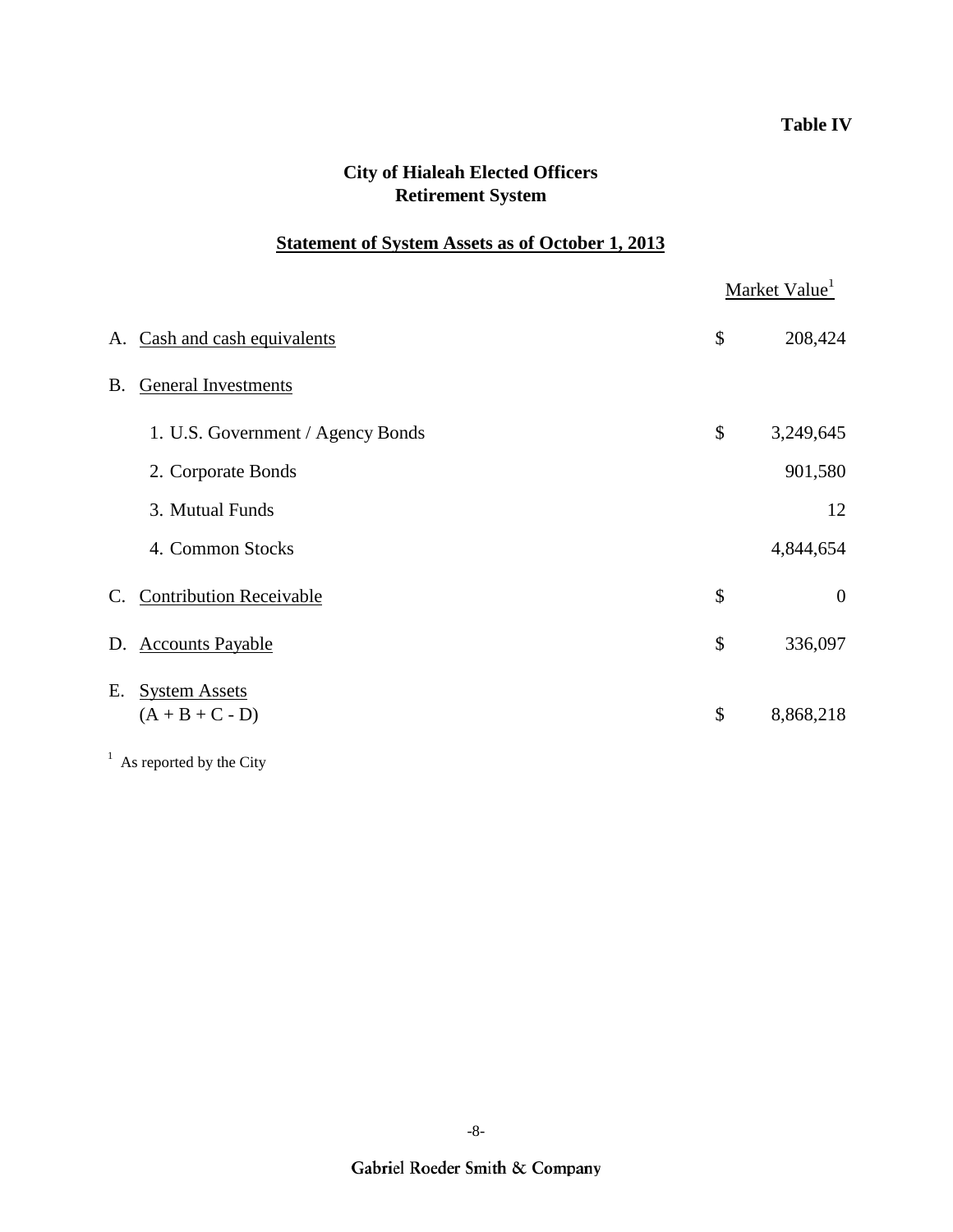#### **Table V**

# **City of Hialeah Elected Officers Retirement System**

# **Reconciliation of System Assets \***

|             | A. Market Value of Assets as of October 1, 2012 |               |                | \$<br>7,982,574 |
|-------------|-------------------------------------------------|---------------|----------------|-----------------|
| В.          | <b>Receipts During Period</b>                   |               |                |                 |
|             | 1. Contributions                                |               |                |                 |
|             | a. Employee                                     | \$            | $\overline{0}$ |                 |
|             | b. City                                         |               | 312,403        |                 |
|             | c. Total                                        | $\mathcal{S}$ | 312,403        |                 |
|             | 2. Investment Income                            |               |                |                 |
|             | a. Dividends and other income                   | \$            | 234,434        |                 |
|             | b. Realized gains/(losses)                      |               | 57,348         |                 |
|             | c. Unrealized gains/(losses)                    |               | 505,555        |                 |
|             | d. Investment expenses                          |               | (27,216)       |                 |
|             | e. Net investment income                        | $\mathcal{S}$ | 770,121        |                 |
|             | 3. Total receipts during period                 |               |                | \$<br>1,082,524 |
| $C_{\cdot}$ | <b>Disbursements During Period</b>              |               |                |                 |
|             | 1. Pension payments                             | \$            | 179,542        |                 |
|             | 2. Contribution refunds                         |               | $\overline{0}$ |                 |
|             | 3. Administrative expenses                      |               | 17,338         |                 |
|             | 4. Total disbursements during period            |               |                | \$<br>196,880   |
| D.          | Market Value of Assets as of September 30, 2013 |               |                | \$<br>8,868,218 |

\* As reported by City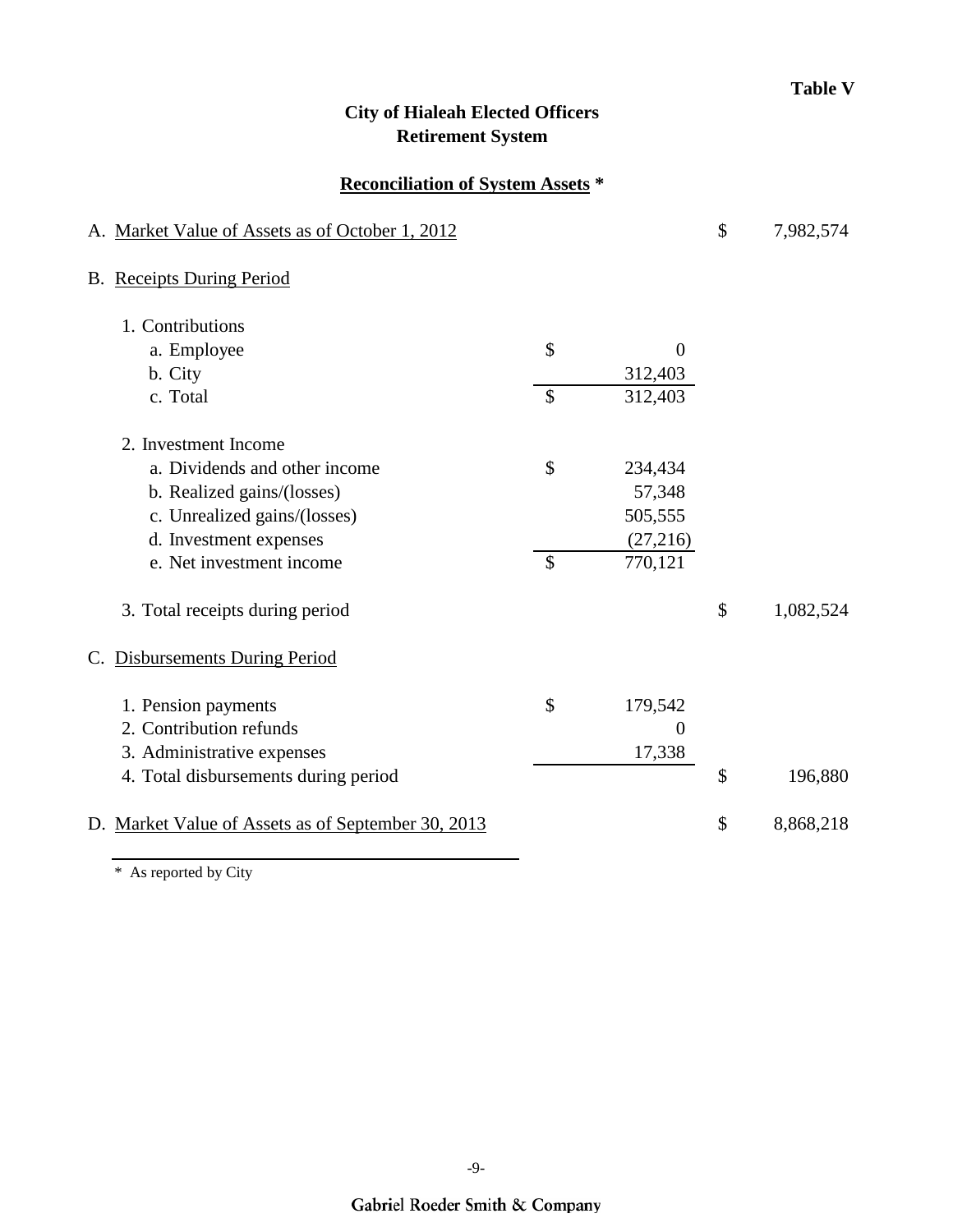### **City of Hialeah Elected Officers Retirement System Development of Smoothed Actuarial Value of Assets as of September 30**

|                                                                             | 2012            | 2013            | 2014                      | 2015      | 2016    | 2017   |
|-----------------------------------------------------------------------------|-----------------|-----------------|---------------------------|-----------|---------|--------|
| A. Preliminary total smoothed actuarial value from prior year               | 6,833,524<br>\$ | 7,484,518<br>S. | 8,284,179<br>$\mathbb{S}$ |           |         |        |
| B. Market value beginning of year                                           | 6,759,235       | 7,982,574       | 8,868,218                 |           |         |        |
| C. Market value end of year                                                 | 7,982,574       | 8,868,218       |                           |           |         |        |
| D. Non-investment net cash flow                                             | 76,539          | 88,307          |                           |           |         |        |
| E. Investment return                                                        |                 |                 |                           |           |         |        |
| 1. Total market value return: C. - B. - D.                                  | 1,146,800       | 797,337         |                           |           |         |        |
| 2. Amount for immediate recognition (6.0%)                                  | 407,850         | 481,604         |                           |           |         |        |
| 3. Amount for phased-in recognition: E.1. - E.2.                            | 738,950         | 315,733         |                           |           |         |        |
| F. Phased-in recognition of investment return                               |                 |                 |                           |           |         |        |
| 1. Current year: 20% of E.3.                                                | 147,790         | 63,147          |                           |           |         |        |
| 2. First prior year                                                         | (71, 615)       | 147,790         | 63,147                    |           |         |        |
| 3. Second prior year                                                        | 31,316          | (71, 615)       | 147,790                   | 63,147    |         |        |
| 4. Third prior year                                                         | 59,114          | 31,316          | (71, 615)                 | 147,790   | 63,147  |        |
| 5. Fourth prior year                                                        | N/A             | 59,112          | 31,314                    | (71, 616) | 147,790 | 63,145 |
| 6. Total phased-in recognition of investment return                         | 166,605         | 229,750         | 170,636                   | 139,321   | 210,937 | 63,145 |
| G. Total smoothed actuarial value end of year                               |                 |                 |                           |           |         |        |
| 1. Preliminary total smoothed actuarial value end of year:                  |                 |                 |                           |           |         |        |
| $A. + D. + E.2. + F.6.$                                                     | 7,484,518       | 8,284,179       |                           |           |         |        |
| 2. Upper corridor limit: 120% of C.                                         | 9,579,089       | 10,641,862      |                           |           |         |        |
| 3. Lower corridor limit: 80% of C.                                          | 6,386,059       | 7,094,574       |                           |           |         |        |
| 4. Total smoothed actuarial value end of year:                              |                 |                 |                           |           |         |        |
| G.1., not more than G.2., nor less than G.3.                                | 7,484,518       | 8,284,179       |                           |           |         |        |
| H. Difference between total market value and total smoothed actuarial value | 498,056         | 584,039         |                           |           |         |        |
| I. Smoothed actuarial value rate of return                                  | 8.4%            | 9.4%            |                           |           |         |        |
| J. Market value rate of return                                              | 16.9%           | 9.9%            |                           |           |         |        |
| K. Smoothed actuarial value of assets                                       | 7,484,518       | 8,284,179       |                           |           |         |        |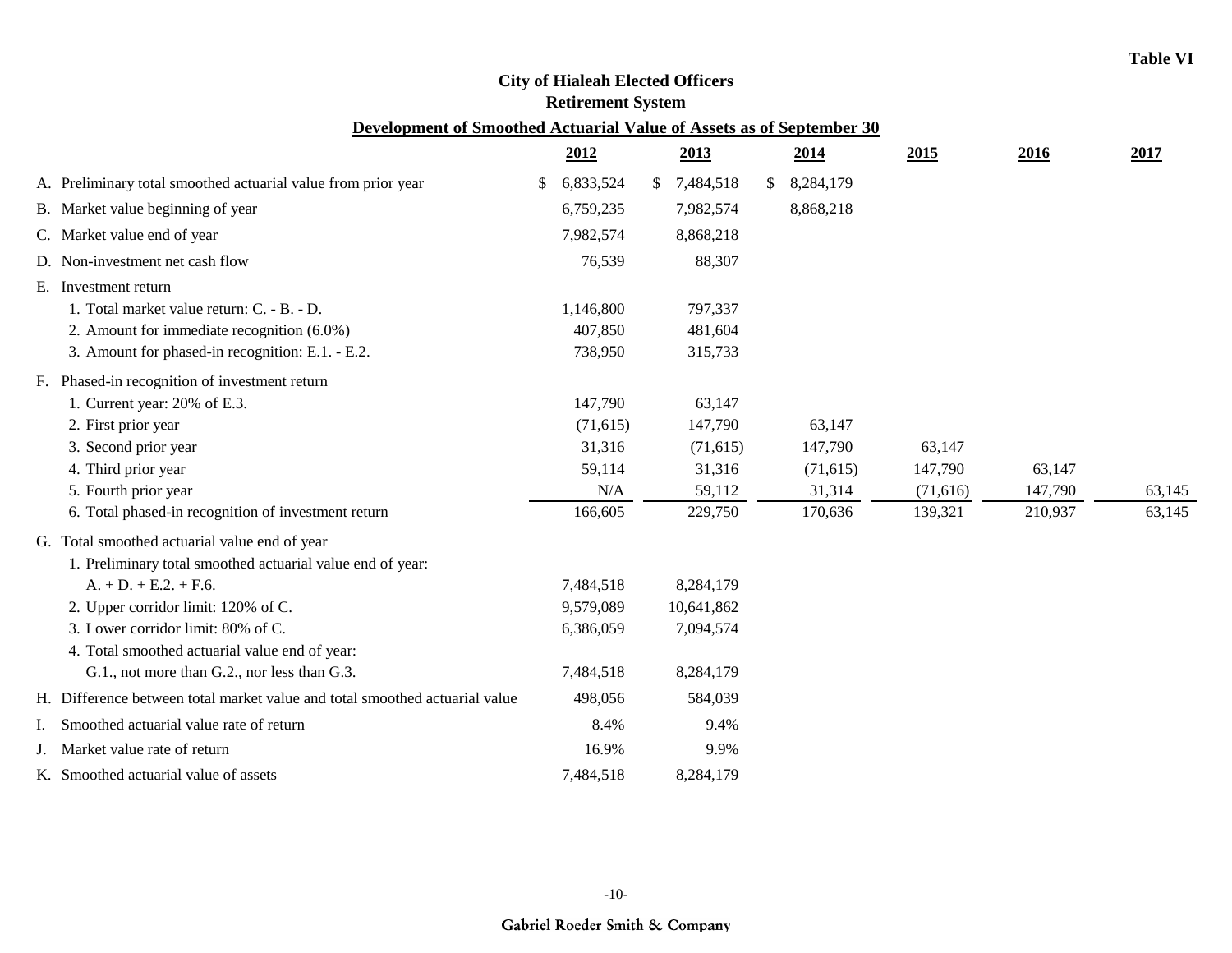# **System Year Ending September 30, 2013 Actuarial Gains / (Losses) for**

# A. Derivation of Actuarial Gain / (Loss)

|    | 1. City normal cost previous actuarial impact statement                     | $\mathcal{S}$ | 257,427    |
|----|-----------------------------------------------------------------------------|---------------|------------|
|    | 2. Unfunded actuarial accrued liability previous actuarial impact statement |               | 65,462     |
|    | 3. City contributions previous year                                         |               | 312,403    |
|    | 4. Interest on:                                                             |               |            |
|    | (a) Normal cost                                                             | \$            | 15,446     |
|    | (b) Unfunded actuarial accrued liability                                    |               | 3,928      |
|    | (c) City contributions                                                      |               | 9,372      |
|    | (d) Net total: $(a) + (b) - (c)$                                            | $\mathcal{S}$ | 10,002     |
|    | 5. Expected unfunded actuarial accrued liability current year:              |               |            |
|    | $(1. + 2. - 3. + 4.)$                                                       | \$            | 20,488     |
|    | 6. Actual unfunded actuarial accrued liability current year                 |               | (274, 584) |
|    | 7. Actuarial gain $/(loss)$ : (5. - 6.)                                     | $\mathcal{S}$ | 295,072    |
| В. | <b>Approximate Portion of Gain / (Loss)</b>                                 |               |            |
|    | Due to Investments                                                          |               |            |
|    | 1. Smoothed actuarial value of assets previous year                         | \$            | 7,484,518  |
|    | 2. Contributions during period                                              |               | 312,403    |
|    | 3. Benefits and expenses during period                                      |               | 224,096    |
|    | 4. Expected net appreciation for period                                     |               | 451,720    |
|    | 5. Expected smoothed actuarial value of assets current year:                |               |            |
|    | $(1. + 2. - 3. + 4.)$                                                       | \$            | 8,024,545  |
|    | 6. Actual smoothed actuarial value of assets current year                   | \$            | 8,284,179  |
|    | 7. Approximate investment gain / (loss): (6. - 5.)                          | \$            | 259,634    |
| C. | <b>Approximate Portion of Gain / (Loss)</b>                                 |               |            |
|    | Due to Liabilities: A. - B.                                                 | \$            | 35,438     |
|    |                                                                             |               |            |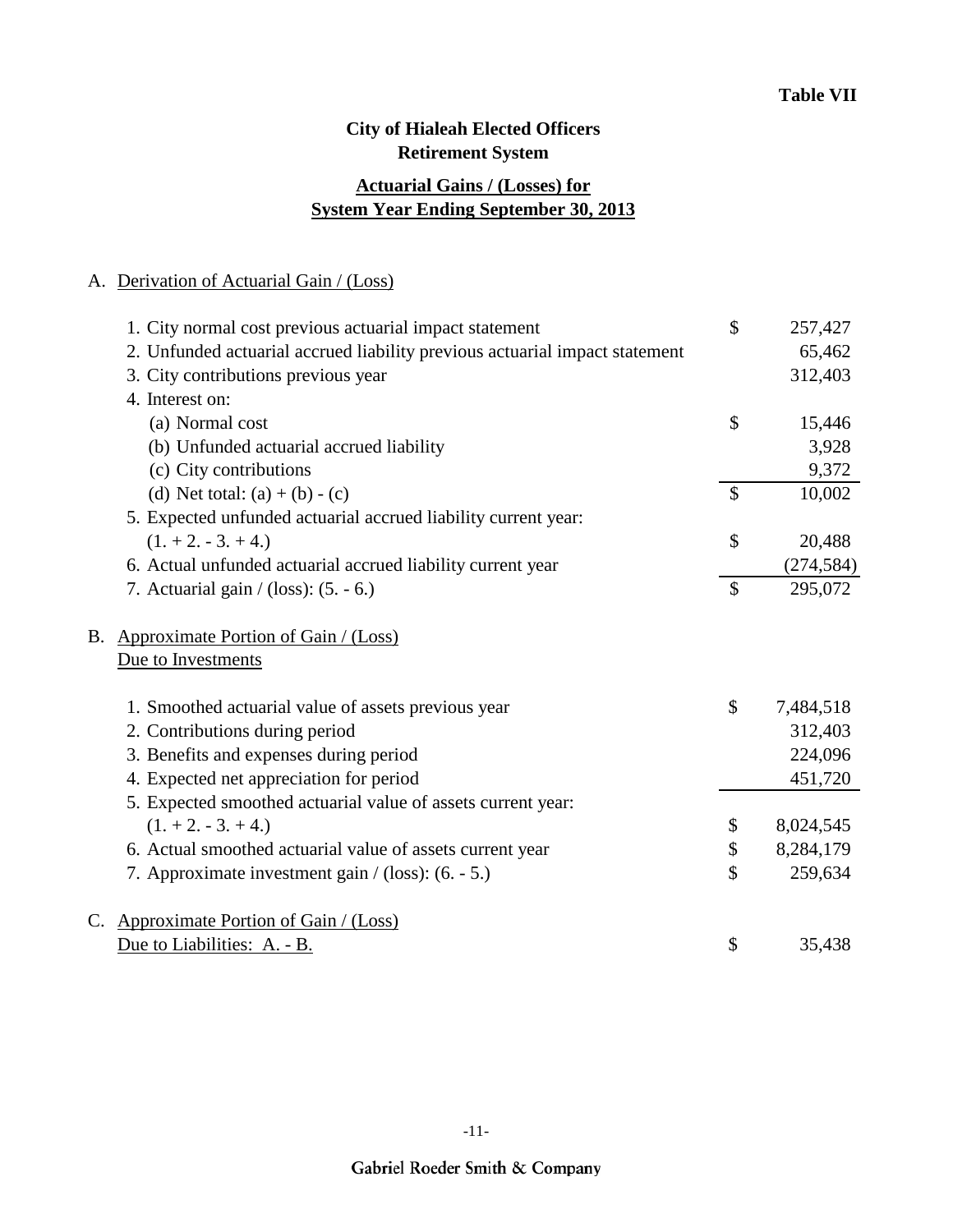#### **Table VIII**

# **City of Hialeah Elected Officers Retirement System**

# **Amortization of Unfunded Actuarial Accrued Liability**

## A. Unfunded Actuarial Accrued Liability

|                             | Unfunded |            | Amortization    |
|-----------------------------|----------|------------|-----------------|
| Date                        |          | Liability  | Payment         |
| October 1, 2013             | \$       | (274, 584) | \$<br>(26, 542) |
| October 1, 2014             | \$       | (262, 925) | \$<br>(26, 542) |
| October 1, 2015             | \$       | (250, 567) | \$<br>(26, 542) |
| October 1, 2016             | \$       | (237, 465) | \$<br>(26, 542) |
| October 1, 2017             | \$       | (223, 578) | \$<br>(26, 542) |
| $\cdot$                     |          |            |                 |
| $\cdots$<br>October 1, 2030 | \$       | 0          | \$<br>0         |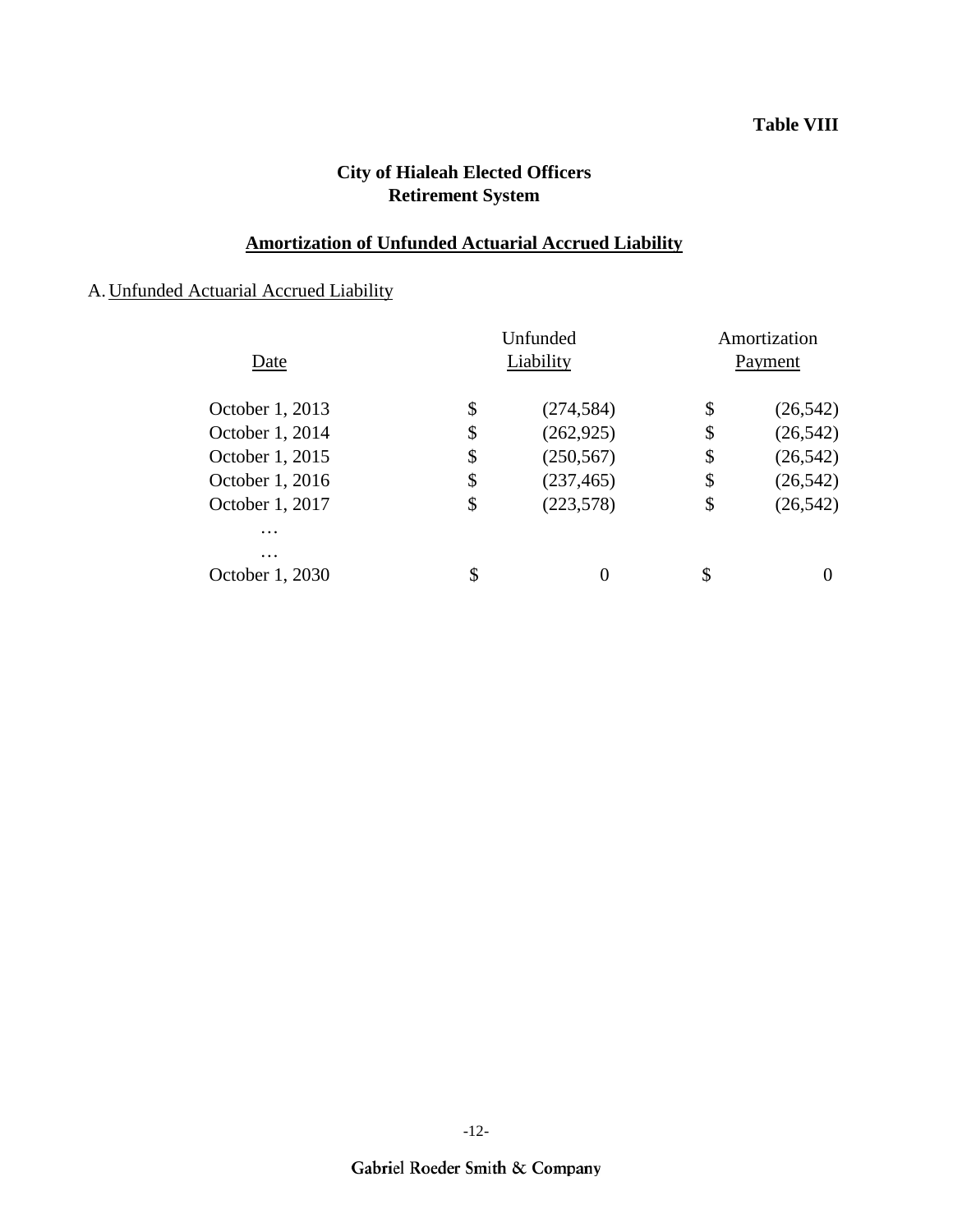# **City of Hialeah Elected Officers Retirement System Accounting Disclosure Exhibit**

|                                                                                    | <b>Actuarial</b><br><b>Valuation</b><br>10/01/2012 | 10/01/2013                   |
|------------------------------------------------------------------------------------|----------------------------------------------------|------------------------------|
| <b>Number of System Members</b><br>Ι.                                              |                                                    |                              |
| a. Receiving benefits                                                              | $8\,$                                              | 8                            |
| b. Terminated due deferred benefits                                                | 5                                                  | 5                            |
| c. Active system members                                                           | 14                                                 | 15                           |
| d. Total                                                                           | 27                                                 | 28                           |
| II. Financial Accounting Standards Board Allocation<br>As of October 1, 2013       |                                                    |                              |
| A. Statement of Accumulated System Benefits                                        |                                                    |                              |
| 1. Actuarial present value of accumulated vested system benefits                   |                                                    |                              |
| a. Participants currently receiving benefits                                       | \$<br>1,877,756                                    | \$<br>1,828,914              |
| including DROP participants                                                        |                                                    |                              |
| b. Other participants                                                              | 4,016,965                                          | 4,263,213                    |
| c. Total<br>2. Actuarial present value of accumulated non-vested                   | \$<br>5,894,721                                    | \$<br>6,092,127              |
| system benefits                                                                    | \$<br>598,648                                      | \$<br>849,586                |
| 3. Total actuarial present value of accumulated system                             |                                                    |                              |
| benefits                                                                           | \$<br>6,493,369                                    | \$<br>6,941,713              |
| B. Statement of Change in Accumulated System Benefits                              |                                                    |                              |
| 1. Actuarial present value of accumulated system benefits                          |                                                    |                              |
| as of October 1, 2012                                                              |                                                    | \$<br>6,493,369              |
| 2. Increase (decrease) during year attributable to:                                |                                                    |                              |
| a. System amendment                                                                |                                                    | \$<br>$\theta$               |
| b. Change in actuarial assumptions                                                 |                                                    | $\overline{0}$               |
| c. Benefits paid including refunds                                                 |                                                    | (179, 542)                   |
| d. Other, including benefits accumulated, increase for interest                    |                                                    |                              |
| due to decrease in the discount period                                             |                                                    | 627,886                      |
| e. Net increase                                                                    |                                                    | \$<br>448,344                |
| 3. Actuarial present value of accumulated system benefits<br>as of October 1, 2013 |                                                    | \$<br>6,941,713              |
|                                                                                    |                                                    |                              |
| C. Significant Matters Affecting Calculations                                      |                                                    |                              |
| 1. Assumed rate of return used in determining actuarial                            |                                                    |                              |
| present values                                                                     |                                                    | 6.0%                         |
| 2. Change in System provisions                                                     |                                                    | None affecting calculations. |
| 3. Change in actuarial assumptions                                                 |                                                    | None.                        |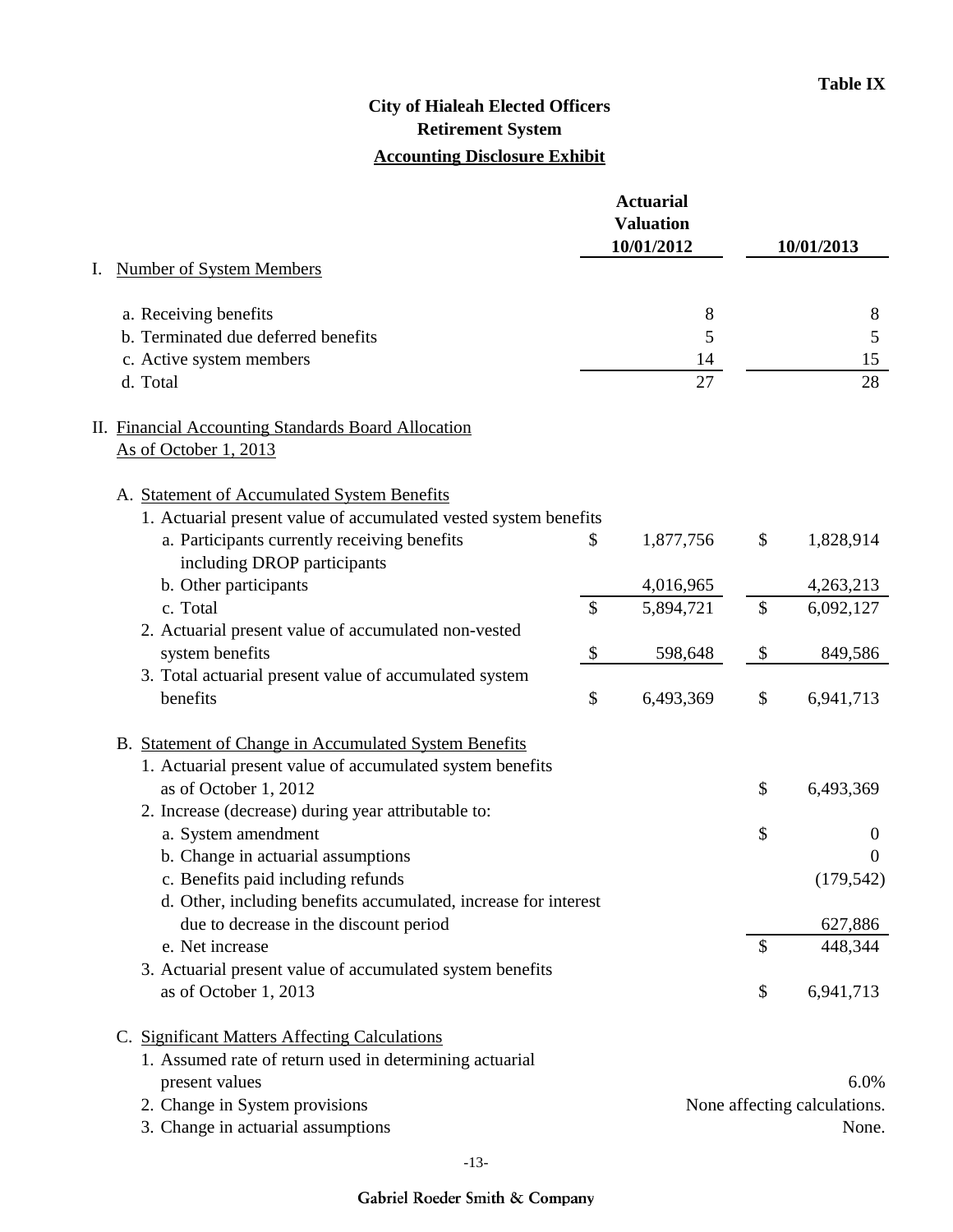# **Table IX (Cont'd)**

# **City of Hialeah Elected Officers Retirement System**

## **Accounting Disclosure Exhibit**

## III. Actuarial Assumptions and Methods:

|    | Actuarial valuation date                                      |               |         | 10/01/2013                  |  |
|----|---------------------------------------------------------------|---------------|---------|-----------------------------|--|
|    | Actuarial cost method                                         |               |         | <b>Entry Age Normal</b>     |  |
|    | Amortization method                                           |               |         | Level dollar amount, closed |  |
|    | Remaining amortization period                                 |               |         | 30 years                    |  |
|    | Asset valuation method                                        |               |         | Smoothed market value       |  |
|    | Investment rate of return *                                   |               |         | 6.0%                        |  |
|    | Projected salary increases *                                  |               |         | 8.0%                        |  |
|    | * Includes inflation at                                       |               |         | 4.0%                        |  |
|    | IV. Annual Required Contribution for the Current Year:        |               |         |                             |  |
| 1. | Total normal cost                                             | \$            | 276,086 | 23.5%                       |  |
| 2. | Amortization of unfunded liability<br>(30 Years)              |               | 4,487   | 0.4%                        |  |
| 3. | Interest adjustment                                           |               | 24,132  | 2.1%                        |  |
| 4. | Subtotal                                                      | $\mathcal{S}$ | 304,705 | 25.9%                       |  |
| 5. | Minimum required contribution                                 |               | 307,180 | 26.1%                       |  |
| 6. | Annual required contribution (GASB)<br>(Greater of 4. and 5.) | $\mathcal{S}$ | 307,180 | 26.1%                       |  |
| 7. | Expected employee contributions                               | \$            | 18,659  | 1.6%                        |  |
| 8. | Annual required contribution (GASB)<br>$(6. - 7.)$            | \$            | 288,521 | 24.5%                       |  |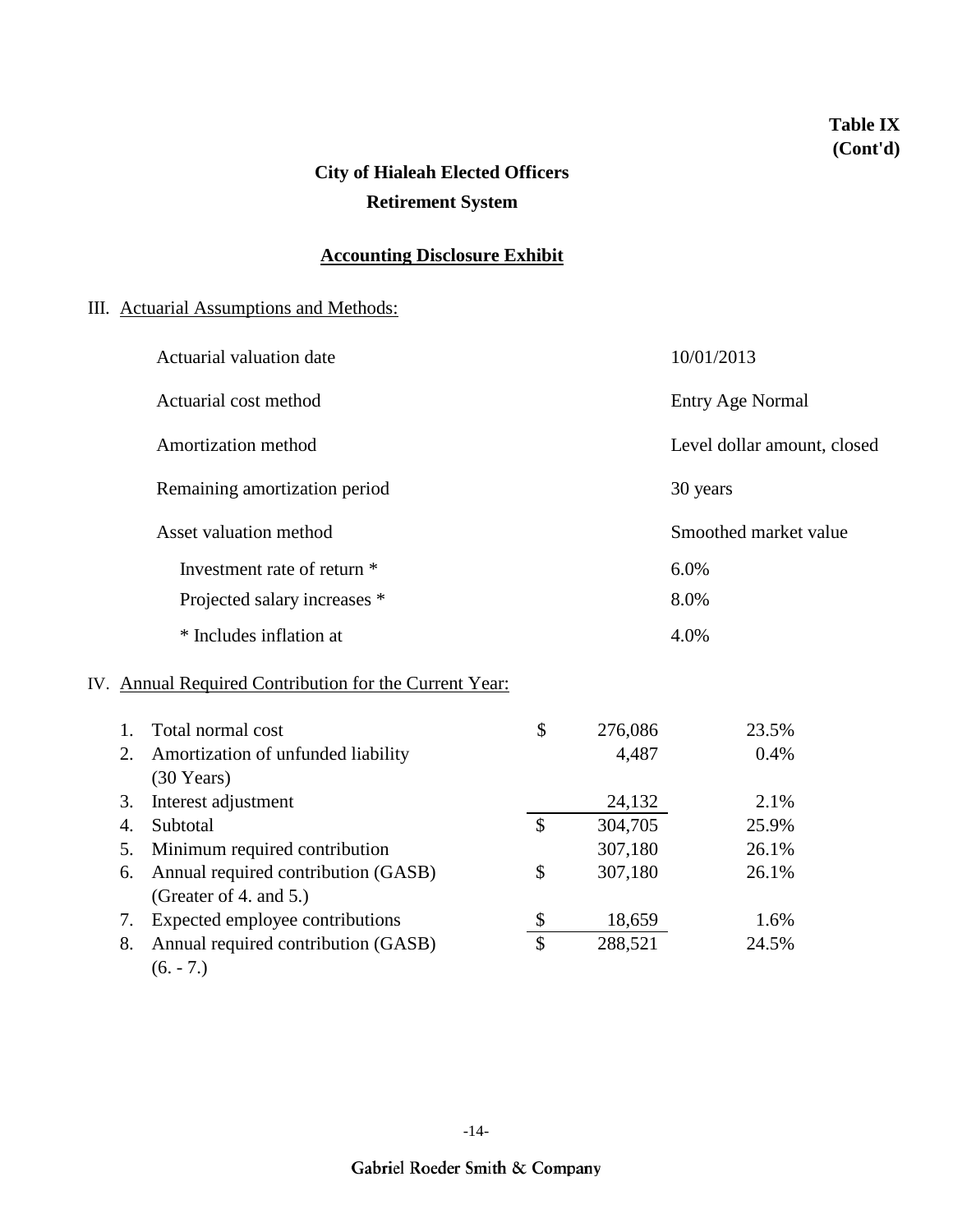### **Accounting Disclosure Exhibit**

## V. Historical Trend Information

## Schedule of Employer Costs (GASB No. 27)

| <b>Fiscal Year</b><br><b>Annual Pension</b> |            | Percentage of | <b>Net Pension</b>     |                           |               |  |
|---------------------------------------------|------------|---------------|------------------------|---------------------------|---------------|--|
| Ended                                       | Cost (APC) |               | <b>APC</b> Contributed | <b>Obligation</b> (Asset) |               |  |
|                                             |            |               |                        |                           |               |  |
| 09/30/2008                                  | \$         | 313,995       | 159%                   | \$                        | (1,751,613)   |  |
| 09/30/2009                                  | \$         | 350,048       | 143%                   | \$                        | (1,901,565)   |  |
| 09/30/2010                                  | \$         | 325,925       | 153%                   | \$                        | (2,075,640)   |  |
|                                             |            |               |                        |                           |               |  |
| 09/30/2011                                  | \$         | 282,995       | 111%                   | \$                        | (2,106,486)   |  |
| 09/30/2012                                  | \$         | 247,059       | 113%                   | \$                        | (2, 139, 832) |  |
| 09/30/2013                                  | \$         | 284,853       | 110%                   | $\mathcal{S}$             | (2,167,382)   |  |

# VI. Annual Pension Cost and Net Pension (Asset) (NPA) (GASB No. 27)

|                                     |                   | Projected     |
|-------------------------------------|-------------------|---------------|
| <b>Fiscal Year Ended</b>            | 9/30/2013         | 9/30/2014     |
| <b>Annual Required Contribution</b> | \$<br>312,403     | \$<br>288,521 |
| Interest on NPA                     | (128, 390)        | (130,043)     |
| Adjustment to ARC                   | 100,840           | 161,624       |
| <b>APC</b>                          | \$<br>284,853     | \$<br>320,102 |
| <b>City Contributions</b>           | 312,403           |               |
| (Increase) Decrease in NPA          | (27, 550)         |               |
| (NPA) - Beginning of Year           | (2, 139, 832)     |               |
| (NPA) - End of Year                 | \$<br>(2,167,382) |               |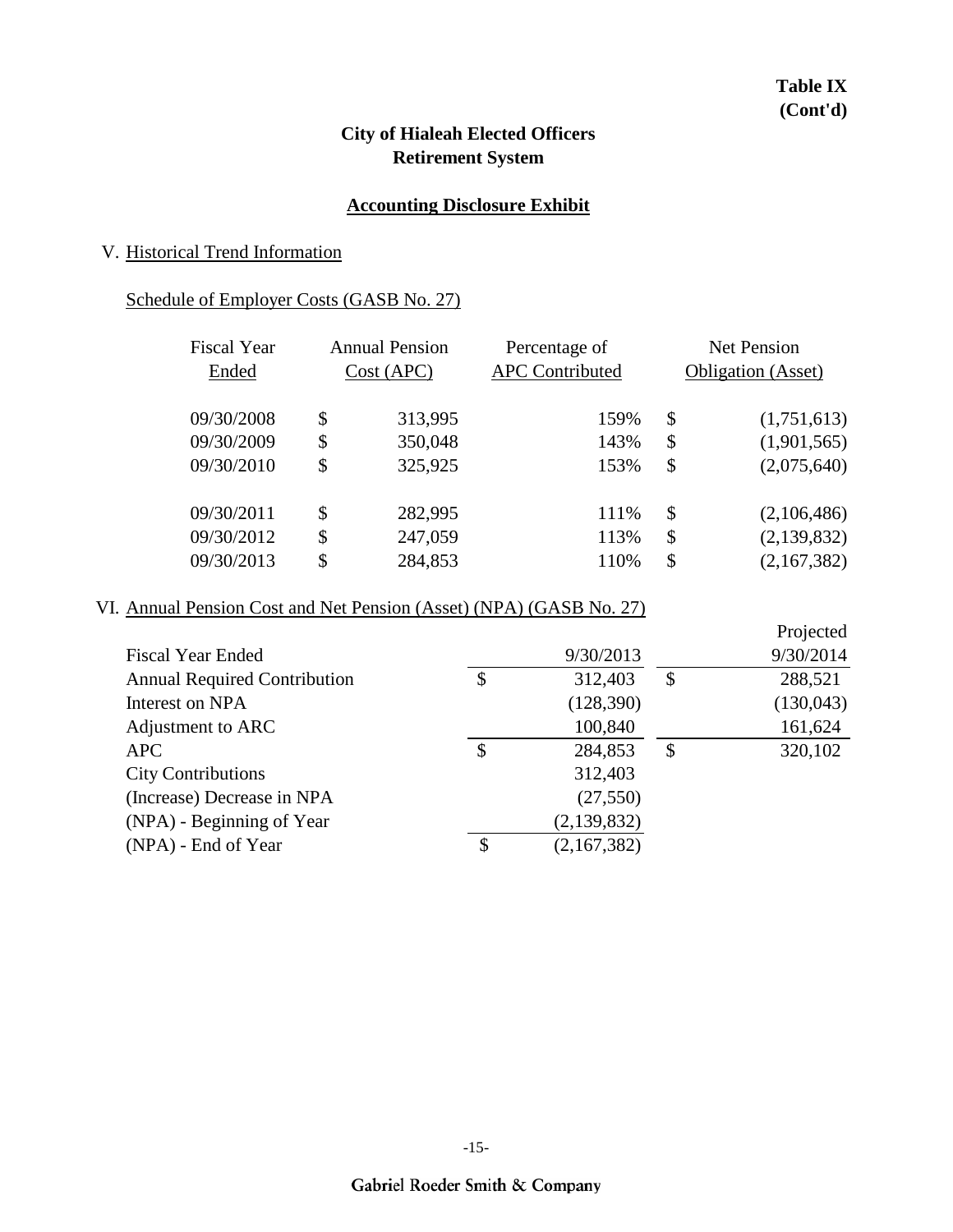### **Schedule of Funding Progress**

#### VII. Schedule of Funding Progress (GASB No. 27)

| Actuarial<br><b>Valuation Date</b> | Smoothed<br>Actuarial<br>Value of Assets<br>(a) |               | <b>Actuarial Accrued</b><br>Liability (AAL)<br>- Entry Age<br>(b) |               | Unfunded<br>AAL<br>(UAAL)<br>$(b - a)$ | Funded<br>Ratio<br>(a/b) | Covered<br>Payroll<br>(c) | UAAL as a<br>Percentage of<br><b>Covered Payroll</b><br>$((b-a)/c)$ |
|------------------------------------|-------------------------------------------------|---------------|-------------------------------------------------------------------|---------------|----------------------------------------|--------------------------|---------------------------|---------------------------------------------------------------------|
| 10/01/2008                         | \$<br>4,839,784                                 | $\mathbb{S}$  | 5,589,488                                                         | \$            | 749,704                                | 86.6%                    | \$<br>1,200,461           | 62.5%                                                               |
| 10/01/2009                         | \$<br>5,530,202 \$                              |               | 6,284,075                                                         | \$            | 753,873                                | 88.0%                    | \$<br>1,206,773           | 62.5%                                                               |
| 10/01/2010                         | \$<br>6,293,694                                 | $\mathbb{S}$  | 6,439,651                                                         | \$            | 145,957                                | 97.7%                    | \$<br>1,113,794           | 13.1%                                                               |
| 10/01/2011                         |                                                 |               |                                                                   |               |                                        |                          |                           |                                                                     |
|                                    | \$<br>6,833,524                                 | - \$          | 7,237,258                                                         | $\mathcal{S}$ | 403,734                                | 94.4%                    | \$<br>1,048,795           | 38.5%                                                               |
| 10/01/2012                         | \$<br>7,484,518 \$                              |               | 7,549,980                                                         | \$            | 65,462                                 | 99.1%                    | \$<br>1,085,310           | 6.0%                                                                |
| 10/01/2013                         | \$<br>8,284,179                                 | $\mathcal{S}$ | 8,009,595                                                         | \$            | (274, 584)                             | 103.4%                   | \$<br>1,176,462           | $(23.3\%)$                                                          |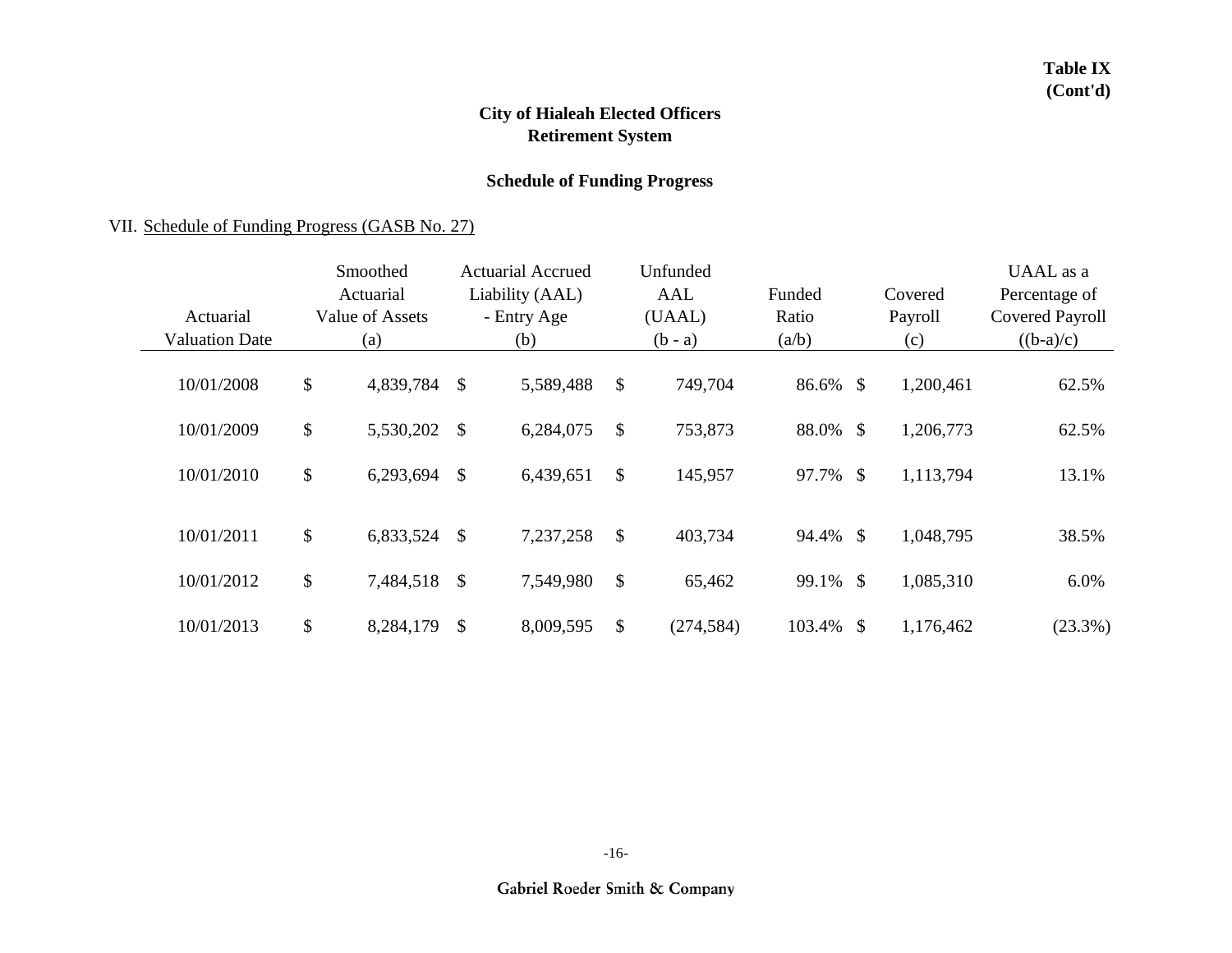#### **Accounting Disclosure Exhibit**

# VIII. Net Pension Liability and Related Ratios (GASB No. 67)

|                |                                                                 | Projected<br>$9/30/2014$ * |
|----------------|-----------------------------------------------------------------|----------------------------|
|                | Measurement date                                                |                            |
| A.             | <b>Total Pension Liability</b>                                  |                            |
|                | <b>Service Cost</b>                                             | \$<br>278,300              |
|                | Interest                                                        | 488,607                    |
|                | <b>Benefit Changes</b>                                          | 0                          |
|                | Difference Between Actual and Expected Experience               | (76, 666)                  |
|                | <b>Assumption Changes</b>                                       | $\overline{0}$             |
|                | Benefit Payments, including Refunds of Member Contributions     | (288,901)                  |
|                | Net Change in Total Pension Liability                           | 401,340                    |
|                | Total Pension Liability (TPL) - (beginning of year)             | 8,086,261                  |
|                | Total Pension Liability (TPL) - (end of year)                   | \$<br>8,487,601            |
| <b>B.</b>      | <b>Plan Fiduciary Net Position</b>                              |                            |
|                | Contributions - City                                            | \$<br>288,521              |
|                | <b>Contributions - Member</b>                                   | 18,728                     |
|                | Net Investment Income                                           | 532,123                    |
|                | Benefit Payments, including Refunds of Member Contributions     | (288,901)                  |
|                | <b>Administrative Expenses</b>                                  | (17, 338)                  |
|                | Other                                                           | $\theta$                   |
|                | Net Change in Plan Fiduciary Net Position                       | 533,133                    |
|                | Plan Fiduciary Net Position - (beginning of year)               | 8,868,218                  |
|                | Plan Fiduciary Net Position - (end of year)                     | \$<br>9,401,351            |
|                |                                                                 |                            |
| $\mathbf{C}$ . | Net Pension Liability (NPL) - (end of year): (A) - (B)          | (913,750)                  |
| D.             | Plan Fiduciary Net Position as a Percentage of TPL: $(B) / (A)$ | 110.77 %                   |
| Ε.             | <b>Covered Employee Payroll</b>                                 | \$<br>1,176,462            |
| F.             | NPL as a Percentage of Covered Employee Payroll: $(C) / (E)$    | (77.67%)                   |
| G.             | Notes to Schedule:                                              |                            |
|                | <b>Valuation Date</b>                                           | 10/01/2013                 |
|                | $\mathbf{a}$ . $\mathbf{a}$ . $\mathbf{a}$ . $\mathbf{a}$       |                            |

Update procedures were used to roll forward the total pension liability to the measurement date No benefit or assumption changes during the year.

\* Projected - actual amounts will be available after fiscal year end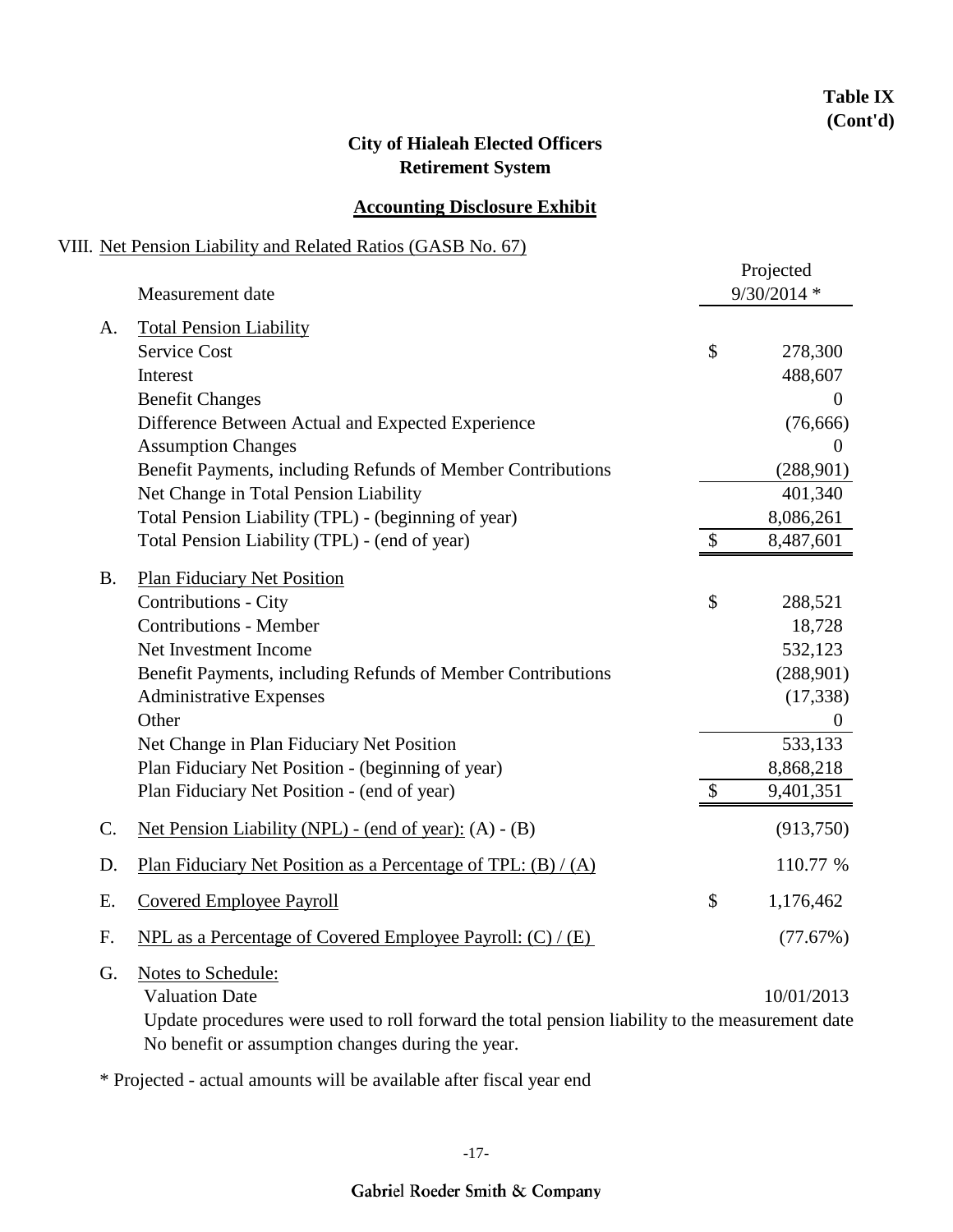#### **Accounting Disclosure Exhibit**

#### IX. Schedule of the Employer's Net Pension Liability (GASB No. 67)

|               |                |           |                                | <b>Plan Net Position</b> |          | Net Pension Liability |
|---------------|----------------|-----------|--------------------------------|--------------------------|----------|-----------------------|
| Measurement   | <b>Pension</b> | Plan Net  | Net Pension                    | as a % of Total          | Covered  | as a % of             |
| Date          | Liability      | Position  | Liability<br>Pension Liability |                          | Pavroll  | Covered Payroll       |
|               |                |           |                                |                          |          |                       |
| $9/30/2014$ * | 8,487,601      | 9,401,351 | (913,750)                      | 110.77%                  | .176.462 | (77.67%)              |

\* Projected - actual amounts will be available after fiscal year end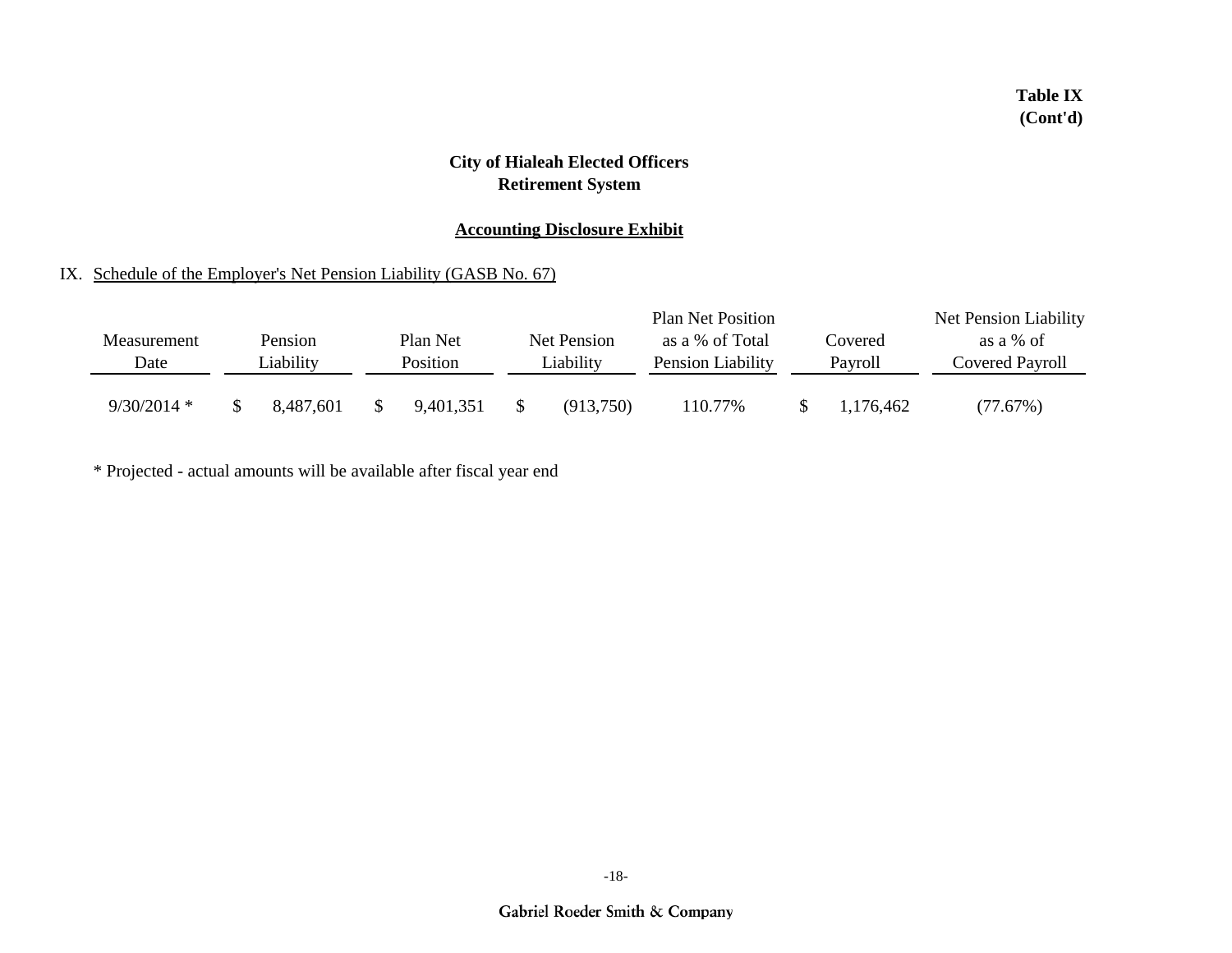#### **Accounting Disclosure Exhibit**

#### X. Schedule of Employer Contributions (GASB No. 67)

| Actuarially<br>Contribution |  |              |  |              |  |            |  |           | <b>Actual Contribution</b> |
|-----------------------------|--|--------------|--|--------------|--|------------|--|-----------|----------------------------|
| <b>Fiscal Year</b>          |  | Determined   |  | Actual       |  | Deficiency |  | Covered   | as a % of                  |
| End                         |  | Contribution |  | Contribution |  | (Excess)   |  | Payroll   | Covered Payroll            |
| $9/30/2014$ *               |  | 288,521      |  | 288,521      |  |            |  | 1,176,462 | 24.52%                     |

\* Projected - actual amounts will be available after fiscal year end

#### XI. Notes to Schedule of Contributions (GASB No. 67)

**Valuation Date:** Actuarially determined contributions are calculated as of October 1st - two year(s) prior to the fiscal year end in which contributions are reported.

#### **Methods and Assumptions Used to Determine Contribution Rates:**

| <b>Actuarial Cost Method</b>  | Entry Age Normal                                                                          |
|-------------------------------|-------------------------------------------------------------------------------------------|
| <b>Amortization Method</b>    | Level dollar amount, closed                                                               |
| <b>Amortization Period</b>    | 15 years                                                                                  |
| <b>Asset Valuation Method</b> | Smoothed market value                                                                     |
| Inflation                     | 4%                                                                                        |
| <b>Salary Increases</b>       | 8%                                                                                        |
| Investment Rate of Return     | 6%                                                                                        |
| Retirement Age                | Experience-based table of rates that are specific to the type of eligibility<br>condition |
| Mortality                     | The RP 2000 Combined Mortality Table was used, with separate rates for                    |
|                               | males and females with generational mortality improvements fully                          |
|                               | projected to each future valuation date with Scale AA.                                    |
|                               |                                                                                           |
| <b>Other Information:</b>     |                                                                                           |

Notes

No benefit or assumption changes during the year.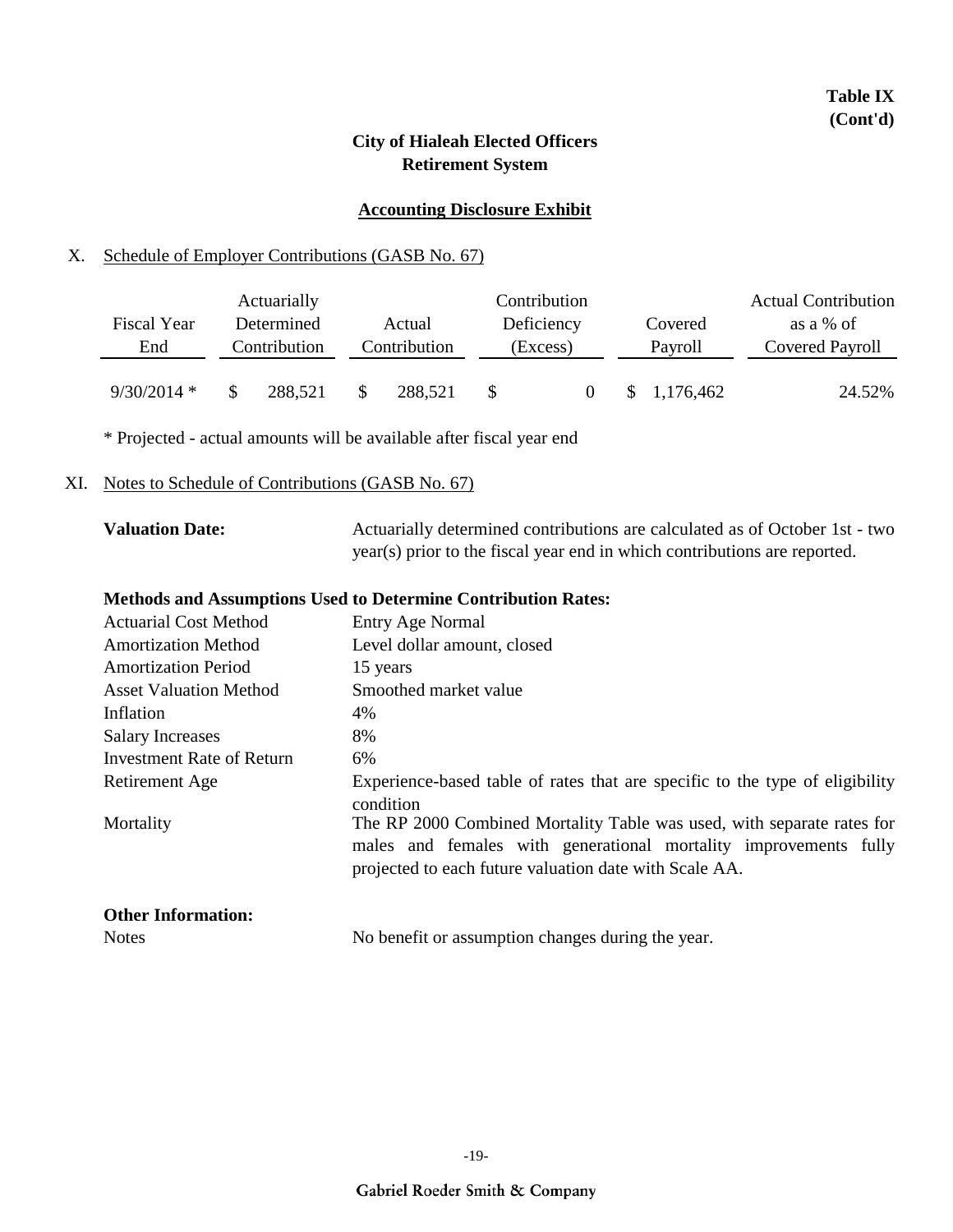#### **Accounting Disclosure Exhibit**

#### XII. Discount Rate (GASB No. 67)

A discount rate of 6% was used to measure the total pension liability. This discount rate was based on the expected rate of return on System investments of 6%. The projection of cash flows used to determine this discount rate assumed member contributions will be made at the current contribution rate and employer contributions will be made at rates equal to the difference between actuarially determined contribution rates and the member rate. Based on these assumptions, the pension plan's fiduciary net position was projected to be available to make all projected future benefit payments of current plan members. Therefore, the long-term expected rate of return on System investments was applied to all periods of projected benefit payments to determine the total pension liability.

#### XIII. Sensitivity of the Net Pension Liability to the Discount Rate Assumption (GASB No. 67)

|                       |    | Current<br>Discount Rate<br>1% Decrease |               |    |  | 1\% Increase                 |  |  |
|-----------------------|----|-----------------------------------------|---------------|----|--|------------------------------|--|--|
| Discount Rate         |    | 5%                                      |               | 6% |  | 7%                           |  |  |
| Net Pension Liability | S. | 176,574                                 | $\mathcal{S}$ |    |  | $(913,750)$ \$ $(1,816,976)$ |  |  |

Measurement date: 9/30/2014 \*

\* Projected - actual amounts will be available after fiscal year end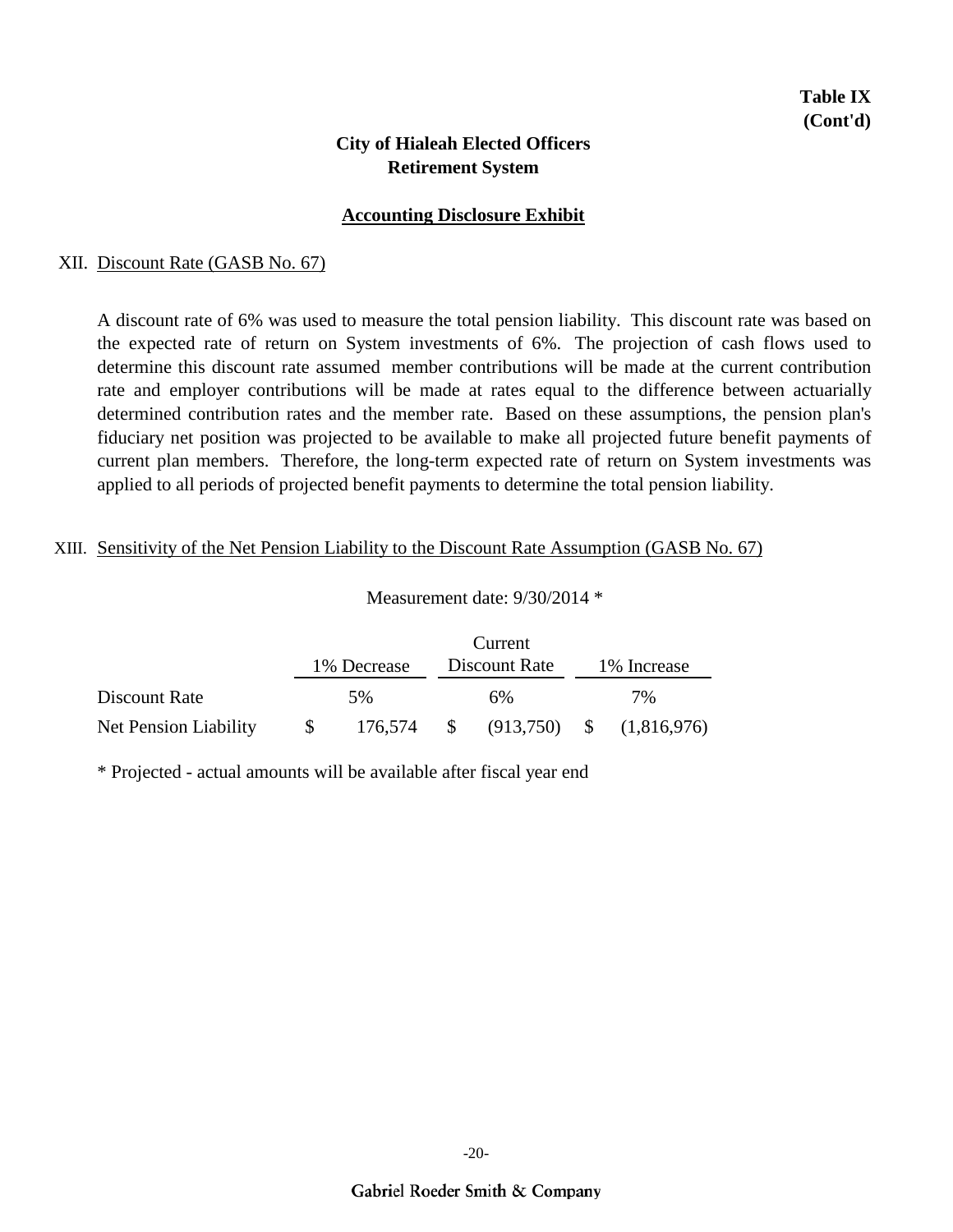### **Outline of Principal Provisions of the Retirement System**

### A. Eligibility:

All elected officials, city attorneys and assistant city attorneys are eligible to participate. Effective January 1, 2014, the System is closed to new entrants.

### B. Normal Retirement:

1. Eligibility:

Earlier of:

- (a) Attainment of age 55 with completion of 8 years of credited service.
- (b) Completion of 20 years of credited service.
- 2. Mandatory Retirement Age:

None.

3. Amount of Pension:

Total service not to exceed 25 years, times 3.0% of final average monthly compensation at time of retirement.

4. Normal Form:

Normal form of benefit is payable for life with 60 months guaranteed.

5. Type of Final Average Salary:

Highest annual W-2 pay prior to termination or retirement divided by 12.

### C. Deferred Retirement:

1. Eligibility:

100% vesting upon the completion of 8 years of credited service - pension begins at age 55. Employees who have not completed 8 years of credited service at date of termination of employment shall be entitled to the return of their member contributions with 3% compound interest.

2. Benefit:

Computed as a regular retirement but based upon service and compensation at time of termination.

-21-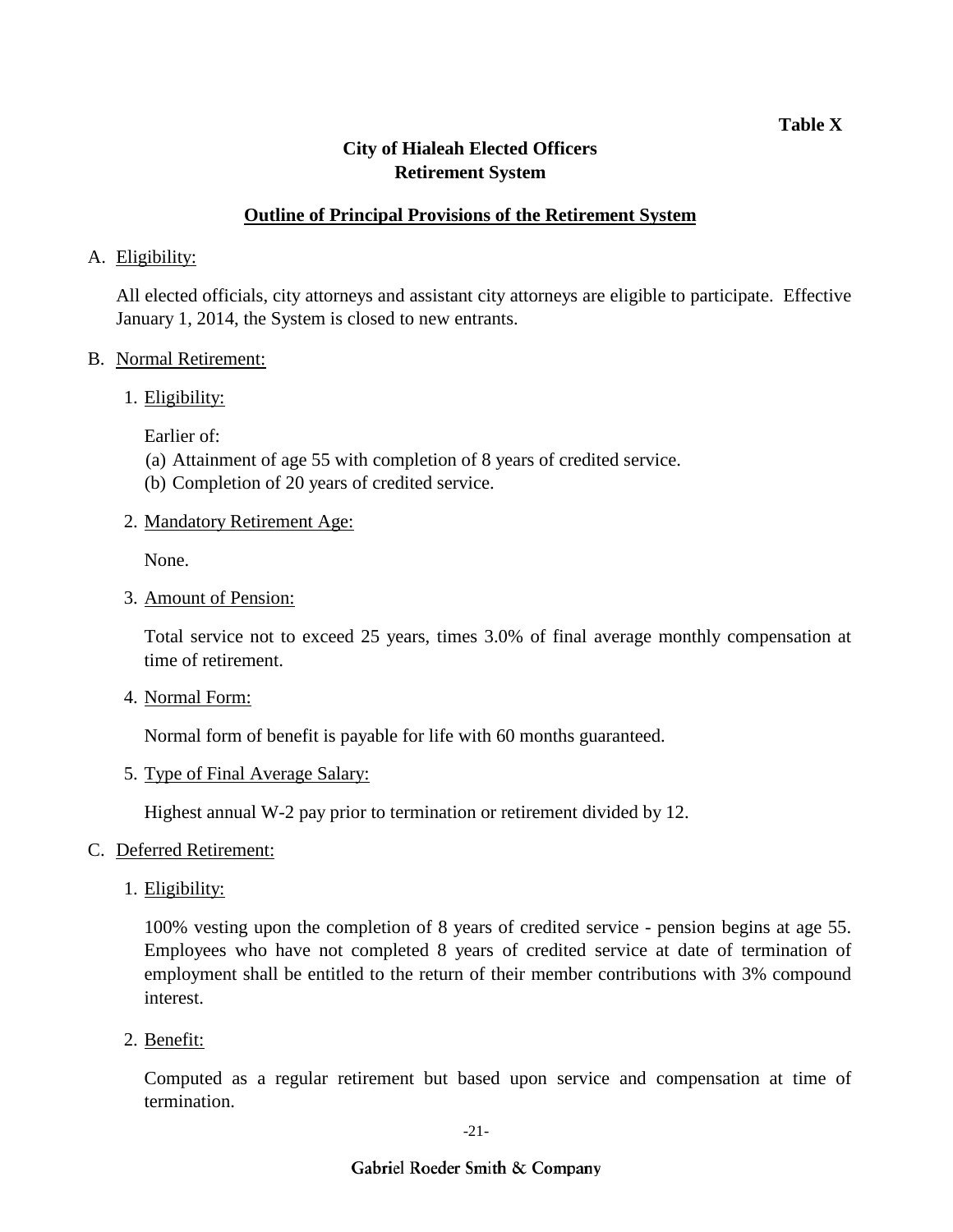# **Table X (Cont'd)**

# **City of Hialeah Elected Officers Retirement System**

### **Outline of Principal Provisions of the Retirement System**

### D. Duty Disability Retirement:

None.

#### E. Non-Duty Disability Retirement:

None.

### F. Pre-Retirement Death:

1. Eligibility:

Immediate.

2. Benefit:

Computed as for normal retirement and payable immediately, but terminates after 60 payments of monthly amount or 120 payments of one-half monthly amount.

G. City Contributions:

Actuarially determined amounts sufficient to cover the funding requirements.

H. Member Contributions:

7% of compensation for members who are not vested as of January 1, 2014. None for members who are vested as of January 1, 2014.

I. Changes Since Previous Actuarial Impact Statement:

None.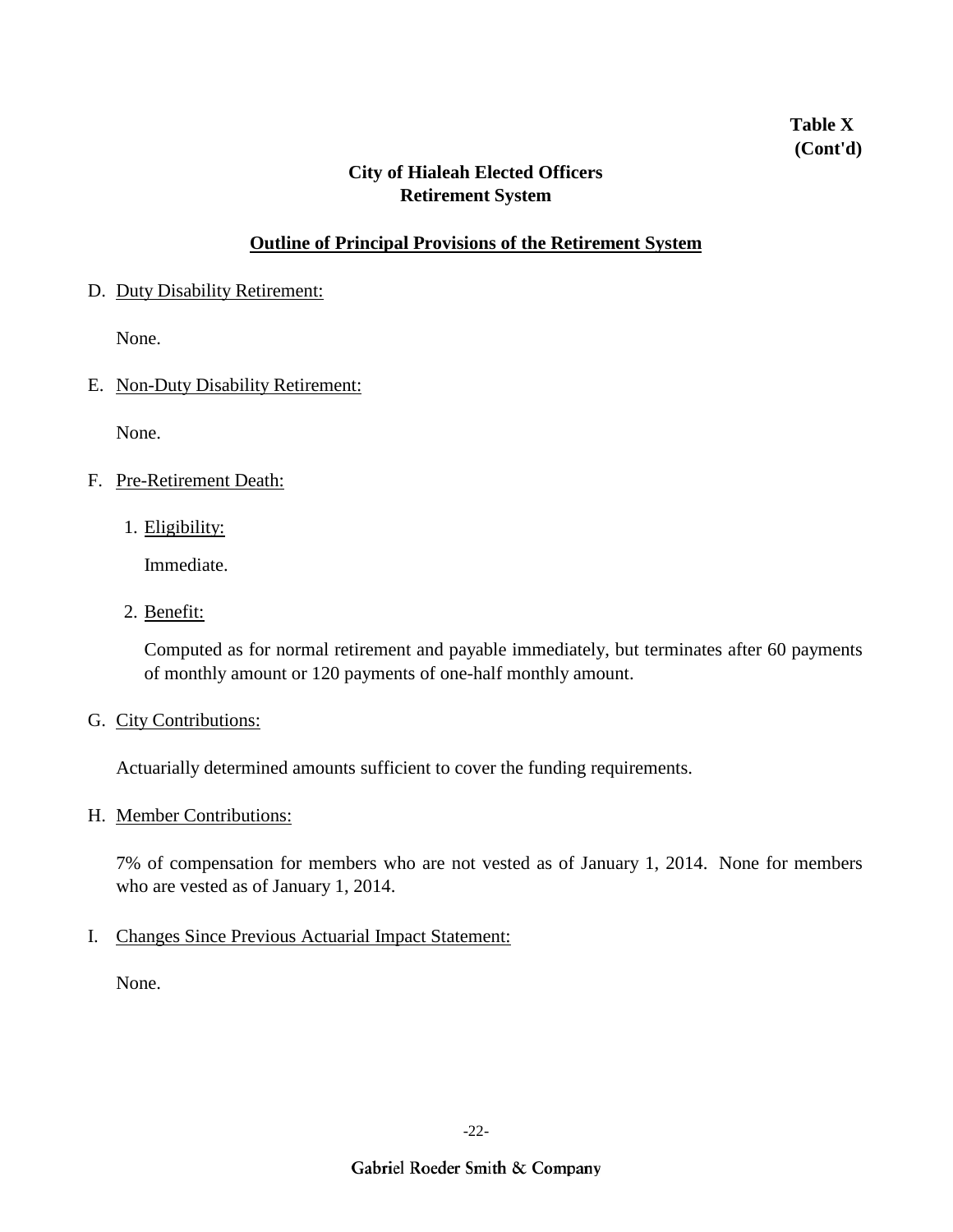# **Used in the Valuation Actuarial Assumptions and Actuarial Cost Methods**

### A. Mortality:

The RP 2000 Combined Mortality Table was used, with separate rates for males and females with generational mortality improvements fully projected to each future valuation date with Scale AA.

## B. Interest to be Earned by Fund:

6.0%, compounded annually.

C. Allowances for Expenses or Contingencies:

Estimated expenses are based on actual expenses paid in previous year.

D. Employee Withdrawal Rates:

The rates do not apply to members eligible to retire and do not include separation on account of death or disability. This estimate measures the probabilities of members remaining in employment. These rates were first used for the September 30, 1995 valuation for Elected Officers and September 30, 2004 for Attorneys.

|                    | Years of         | Withdrawal Rates Per 100 Employees |                  |
|--------------------|------------------|------------------------------------|------------------|
| <b>Sample Ages</b> | Service          | <b>Elected Officers</b>            | <b>Attorneys</b> |
| <b>ALL</b>         | $\boldsymbol{0}$ | 10.00                              | 20.00            |
|                    | 1                | 10.00                              | 20.00            |
|                    | $\overline{2}$   | 10.00                              | 20.00            |
|                    | 3                | 10.00                              | 20.00            |
|                    | $\overline{4}$   | 10.00                              | 20.00            |
| 25                 | 5 & Over         | 10.00                              | 10.00            |
| 30                 |                  | 10.00                              | 10.00            |
| 35                 |                  | 10.00                              | 10.00            |
| 40                 |                  | 10.00                              | 10.00            |
| 45                 |                  | 10.00                              | 10.00            |
| 50                 |                  | 10.00                              | 10.00            |
| 55                 |                  | 10.00                              | 10.00            |
| 60                 |                  | 10.00                              | 10.00            |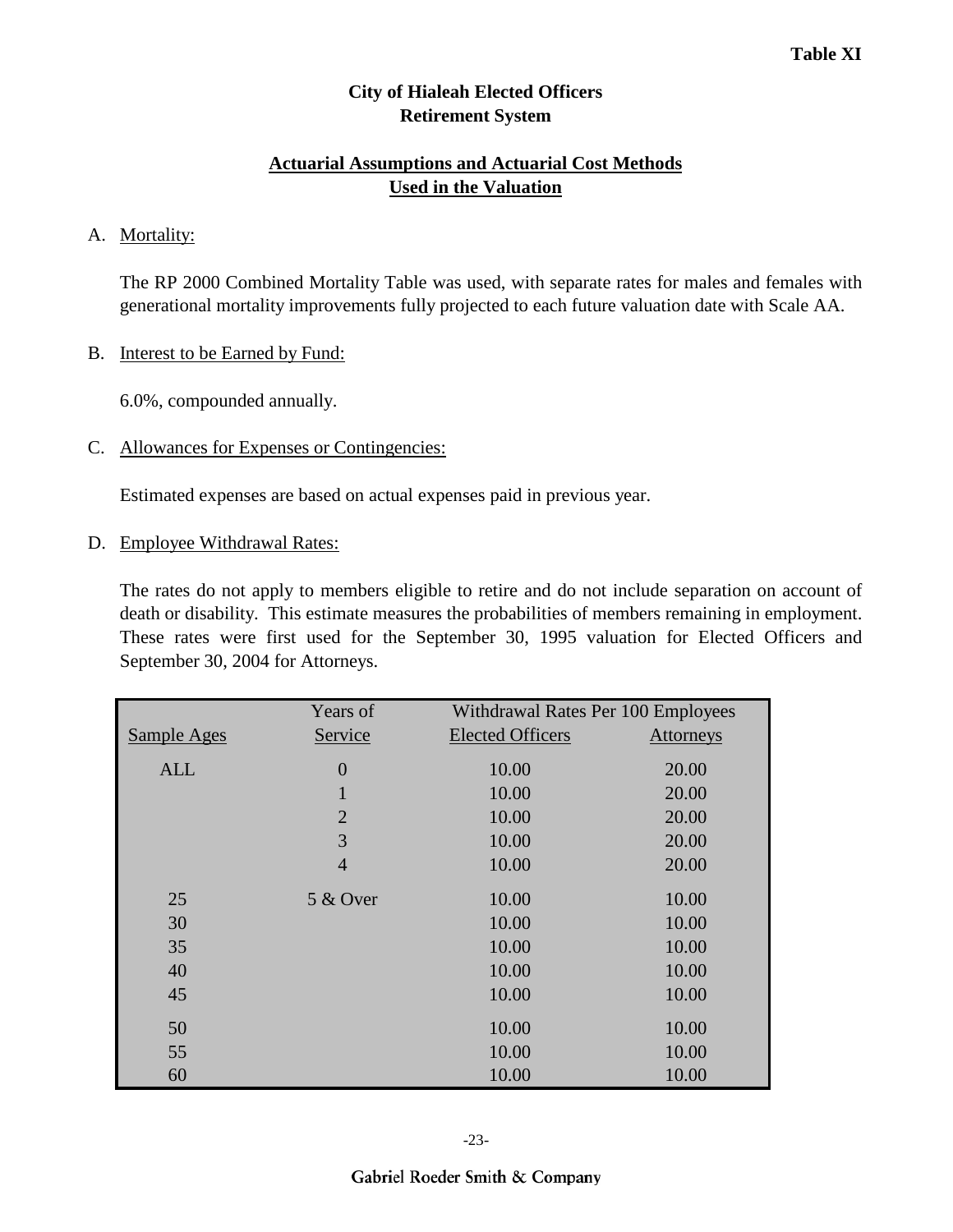# **Table XI (Cont'd)**

# **City of Hialeah Elected Officers Retirement System**

# **Actuarial Assumptions and Actuarial Cost Methods Used in the Valuation**

### E. Disability Rates:

None.

## F. Salary Increase Factors:

Employee salaries are estimated to increase between the date of hire and date of retirement. The following assumed rates of increase in individual salaries were first used for the September 30, 2000 valuation.

| Sample Age | <b>Salary Increase</b> |
|------------|------------------------|
| 20         | 8.0%                   |
| 30         | 8.0%                   |
| 40         | 8.0%                   |
| 50         | 8.0%                   |
| 60         | 8.0%                   |

General increase in wage level due to inflation is 4%.

### G. Payroll Growth Assumption:

None.

### H. Retirement Rates:

A member is assumed to retire upon becoming eligible for retirement after 20 or more years of service regardless of age or after attaining age 55 with 8 or more years of service. This rate was first used for the September 30, 1998 valuation.

### I. Technical Assumptions:

1. Pay Increase Timing:

Beginning of year. This is equivalent to assuming that reported pays represent amounts paid to members during the year ended on the date preceding the valuation date.

# 2. Decrement Timing:

Decrements of all types are assumed to occur mid-year.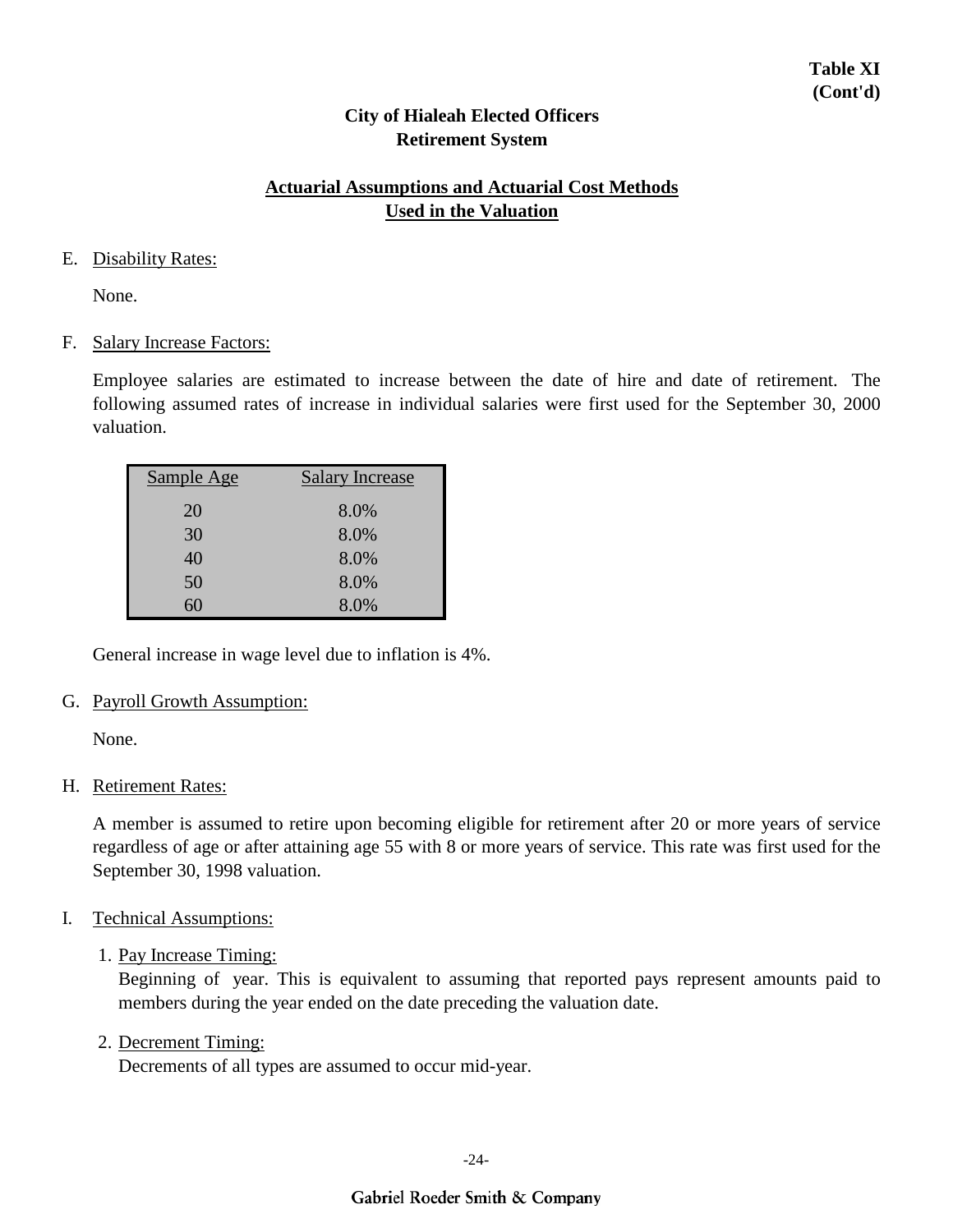# **Actuarial Assumptions and Actuarial Cost Methods Used in the Valuation**

### I. Technical Assumptions (continued):

#### 3. Eligibility Testing:

Eligibility for benefits is determined based upon the age nearest birthday and service nearest whole year on the date the decrement is assumed to occur.

4. Benefit Service:

Exact fractional service is used to determine the amount of benefit payable.

5. Decrement Relativity:

Decrement rates are used directly from tabular rates, without adjustment for multiple decrement table effects.

6. Decrement Operation:

Mortality decrement does not operate during the first 5 years of service. Withdrawal does not operate during retirement eligibility.

- 7. Incidence of Contributions: Contributions are assumed to be received midway through the fiscal year.
- 8. Marriage Assumption:

100% of members are assumed to be married for purposes of death-in-service benefits.

### J. Asset Valuation Method:

The method used for determining the smoothed actuarial value of assets phases in the deviation between the expected and actual return on assets at the rate of 20% per year. The smoothed actuarial value of assets will be further adjusted to the extent necessary to fall within the corridor whose lower limit is 80% of the fair market value of plan assets and whose upper limit is 120% of the fair market value of plan assets.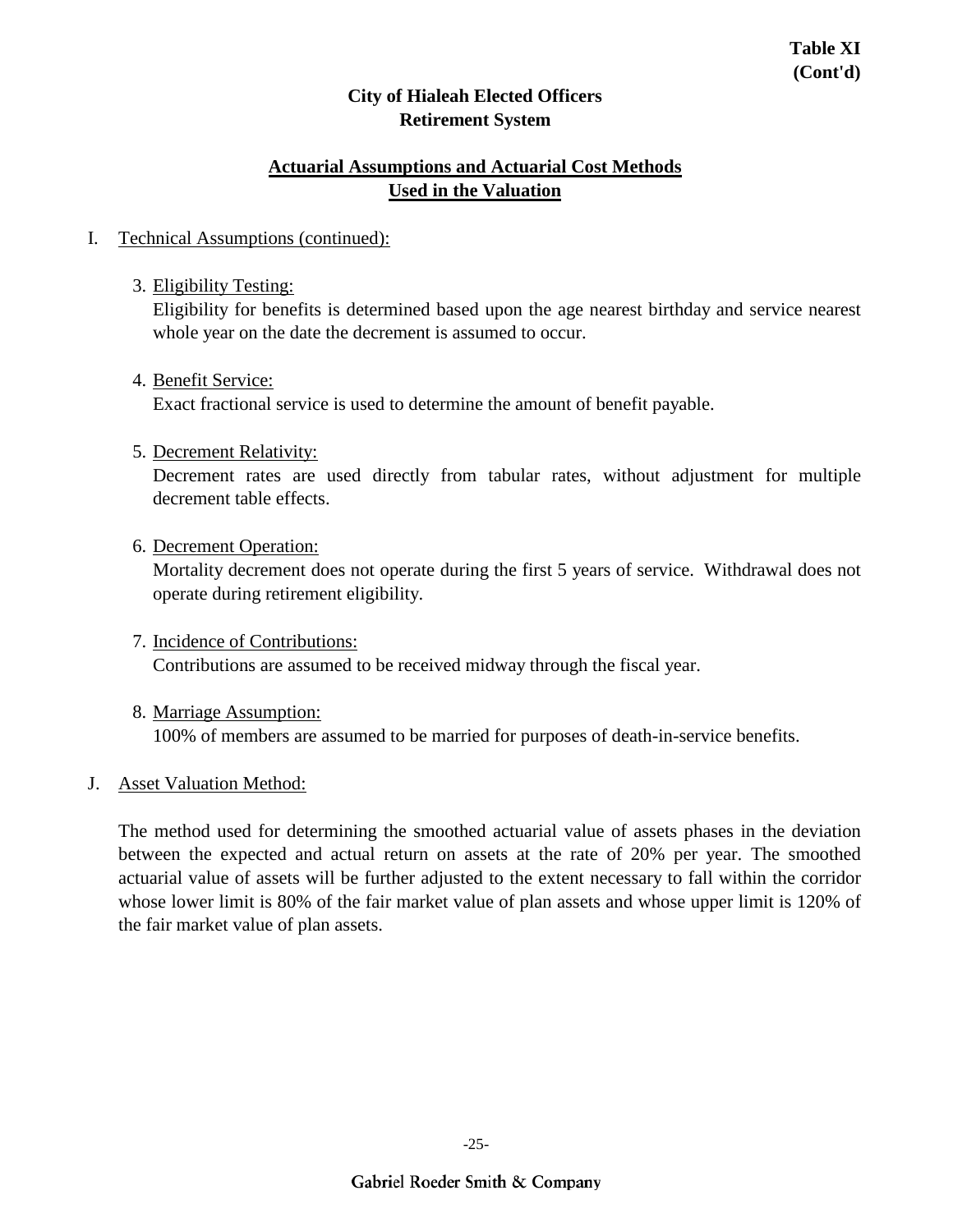## **Actuarial Assumptions and Actuarial Cost Methods Used in the Valuation**

### K. Cost Method:

#### Entry-Age-Normal Cost Method

Under this method the normal cost for each active employee is the amount which is calculated to be a level percentage of pay that would be required annually from his entry age to his assumed retirement age to fund his estimated benefits, assuming the System had always been in effect. The normal cost for the System is the sum of such amounts for all employees. The actuarial accrued liability as of any valuation date for each active employee or inactive employee who is eligible to receive benefits under the System is the excess of the actuarial present value of estimated future benefits over the actuarial present value of current and future normal costs. The unfunded actuarial accrued liability as of any valuation date is the excess of the actuarial accrued liability over the assets of the System.

#### L. Changes Since Previous Actuarial Impact Statement:

None.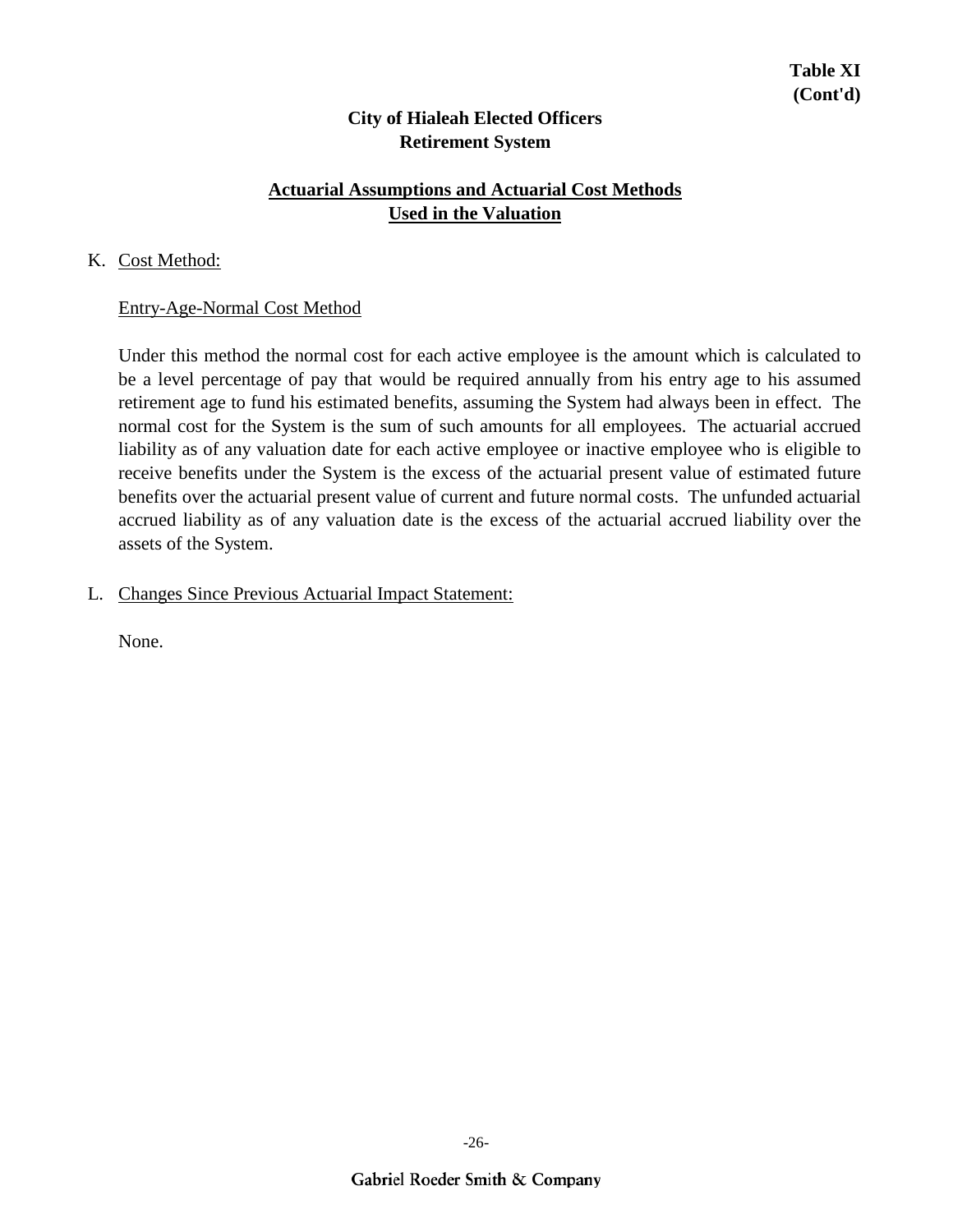# **City of Hialeah Elected Officers Retirement System Distribution by Attained Age Groups**

# **and Service Groups as of October 1, 2013**

| <b>Attained</b> |                                                                                              |                |                | COMPLETED YEARS OF SERVICE                                               |                |                                                                          |                  |                |
|-----------------|----------------------------------------------------------------------------------------------|----------------|----------------|--------------------------------------------------------------------------|----------------|--------------------------------------------------------------------------|------------------|----------------|
| Age Group       | $0 - 4$                                                                                      | $5-9$          | $10-14$        | $15-19$                                                                  | $20 - 24$      | $25-29$                                                                  | 30 & Over        | Total          |
| Under 25        |                                                                                              |                |                |                                                                          |                |                                                                          |                  | $\overline{0}$ |
| $25-29$         | $\overline{2}$                                                                               |                |                |                                                                          |                |                                                                          |                  | $\overline{2}$ |
| 30-34           | 1                                                                                            |                |                |                                                                          |                |                                                                          |                  | $\mathbf{1}$   |
| 35-39           | 1                                                                                            |                |                |                                                                          |                |                                                                          |                  | $\mathbf{1}$   |
| $40 - 44$       |                                                                                              | $\overline{2}$ | 1              |                                                                          |                |                                                                          |                  | 3              |
| 45-49           |                                                                                              | $\overline{2}$ |                |                                                                          |                |                                                                          |                  | $\overline{2}$ |
| 50-54           |                                                                                              |                | $\mathbf{1}$   |                                                                          |                |                                                                          |                  | $\mathfrak{2}$ |
| 55-59           |                                                                                              |                |                |                                                                          |                |                                                                          |                  | $\overline{0}$ |
| 60-64           |                                                                                              |                |                |                                                                          | $\mathbf{1}$   |                                                                          |                  | 1              |
| 65 & Over       |                                                                                              |                |                |                                                                          |                |                                                                          |                  | 3              |
| <b>TOTAL</b>    | 5                                                                                            | 6              | $\overline{2}$ | $\boldsymbol{0}$                                                         | $\overline{2}$ | $\boldsymbol{0}$                                                         | $\boldsymbol{0}$ | 15             |
|                 | Average Attained Age<br>Average Hire Age<br>Average Service<br>Average Pay<br>Percent Female |                |                | 10/01/2012<br>48.4 years<br>40.5 years<br>7.9 years<br>\$77,522<br>50.0% |                | 10/01/2013<br>48.6 years<br>40.2 years<br>8.3 years<br>\$78,431<br>53.3% |                  |                |

Gabriel Roeder Smith & Company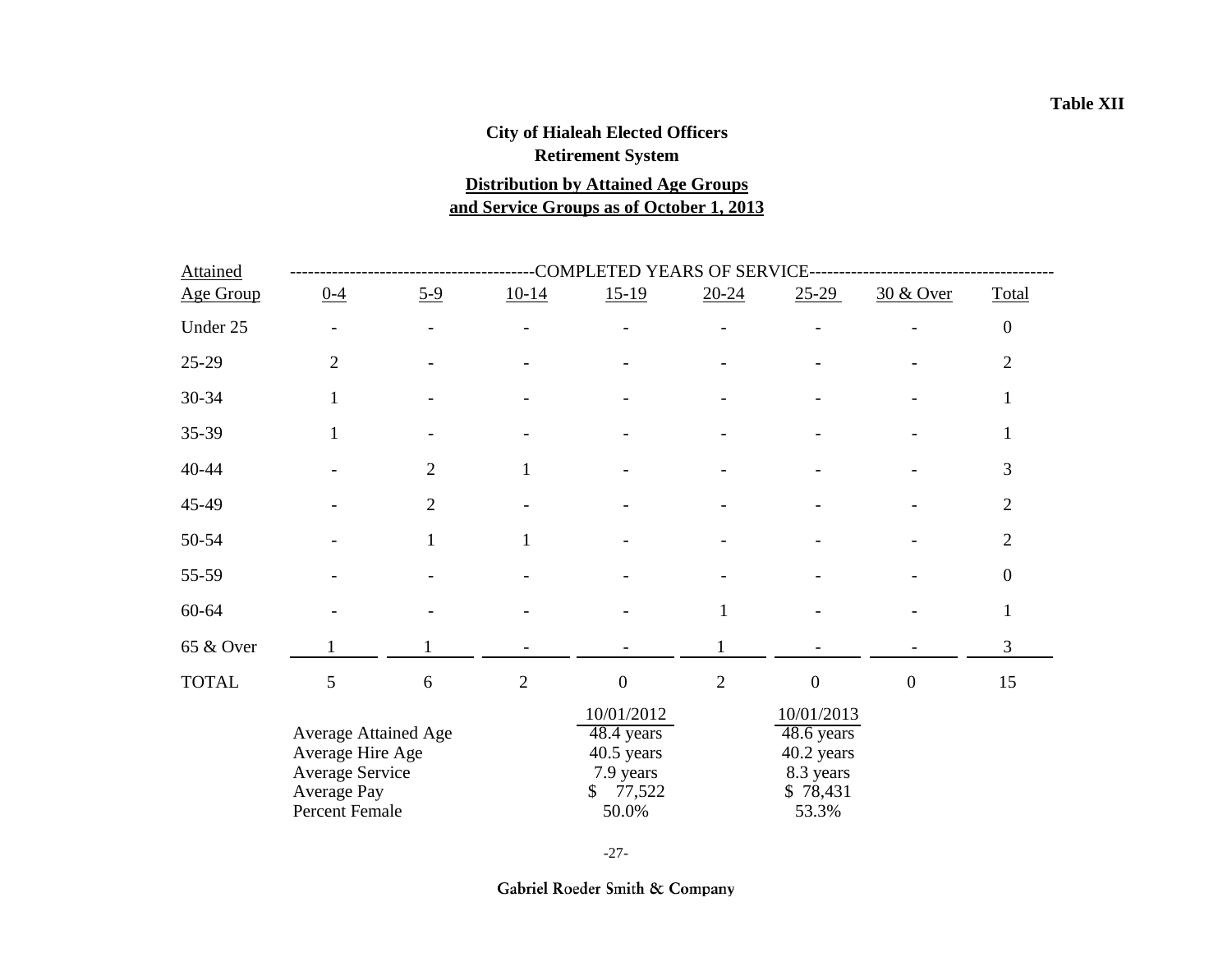# **Statistics for Participants Entitled to Deferred Benefits and Participants Receiving Benefits**

# A. Entitled to Deferred Benefits

| <b>Current Age</b> |       | <b>Total</b>          | Average               |        |  |
|--------------------|-------|-----------------------|-----------------------|--------|--|
| Group              | Count | <b>Annual Benefit</b> | <b>Annual Benefit</b> |        |  |
| Less than 40       |       |                       |                       |        |  |
| 40-44              |       | \$<br>9,696           | \$                    | 9,696  |  |
| 45-49              | 3     | 155,874               |                       | 51,958 |  |
| 50-54              | 1     | 13,141                |                       | 13,141 |  |
| 55-59              |       |                       |                       |        |  |
| 60-64              |       |                       |                       |        |  |
| 65 & Over          |       |                       |                       |        |  |
| <b>TOTAL</b>       | 5     | \$<br>178,711         | \$                    | 35,742 |  |

### B. Receiving Benefits

| <b>Current Age</b> |       |                       | <b>Total</b> | Average |                       |  |
|--------------------|-------|-----------------------|--------------|---------|-----------------------|--|
| <b>Group</b>       | Count | <b>Annual Benefit</b> |              |         | <b>Annual Benefit</b> |  |
| Less than 50       |       |                       |              |         |                       |  |
| 50-54              |       |                       |              |         |                       |  |
| 55-59              |       | \$                    | 8,208        | \$      | 8,208                 |  |
| $60 - 64$          |       |                       | 104,286      |         | 104,286               |  |
| 65-69              | 1     |                       | 6,336        |         | 6,336                 |  |
| 70-74              | 3     |                       | 37,360       |         | 12,453                |  |
| 75 & Over          | 2     |                       | 23,352       |         | 11,676                |  |
| <b>TOTAL</b>       | 8     | \$                    | 179,542      | \$      | 22,443                |  |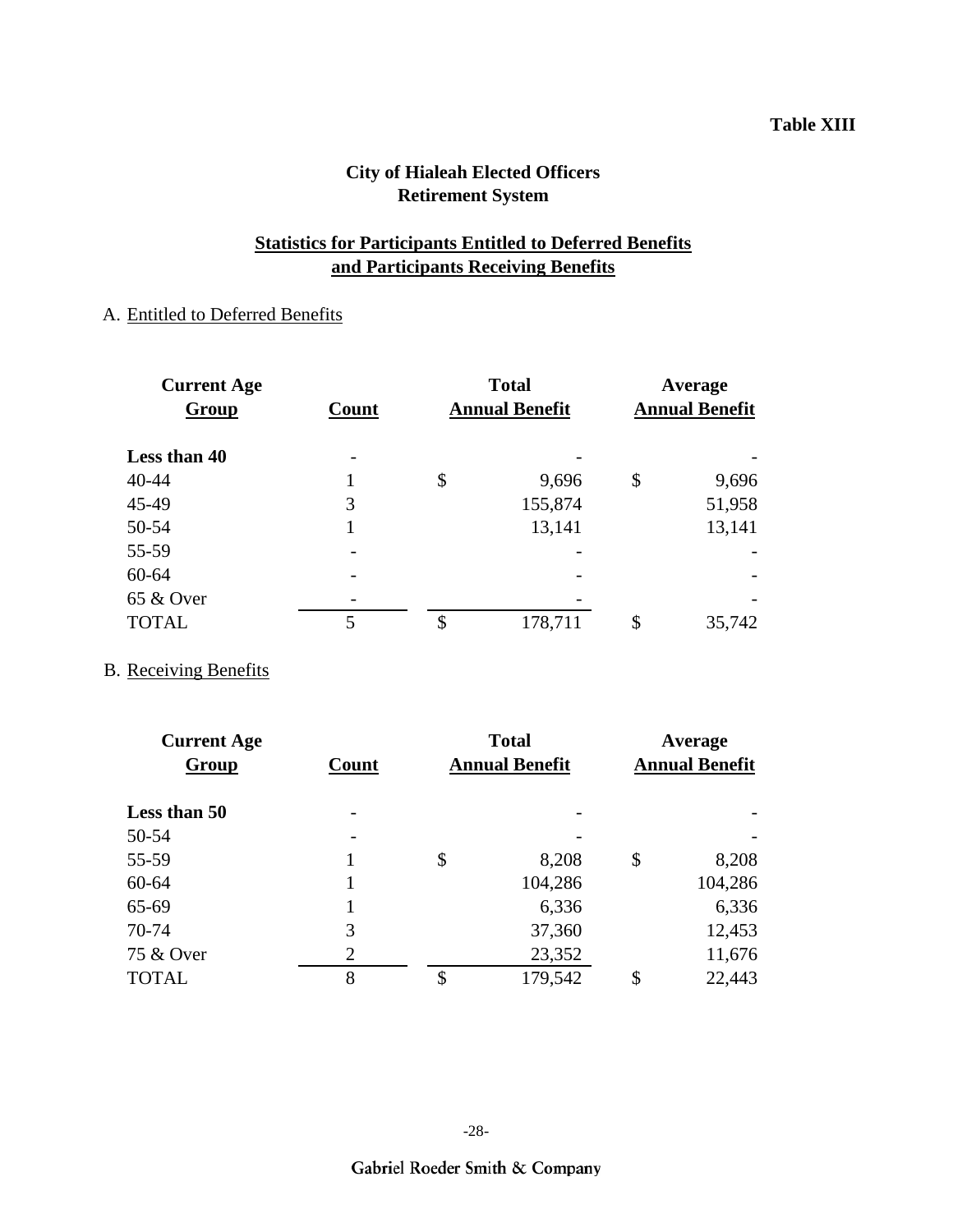#### **Table XIV**

# **City of Hialeah Elected Officers Retirement System**

## **Reconciliation of Employee Data**

# A. Active Participants

|    | 1. Active participants previous year                              | 14               |
|----|-------------------------------------------------------------------|------------------|
|    | 2. Retired during year                                            | $\theta$         |
|    | 3. Died during year                                               | 0                |
|    | 4. Disabled during year                                           | $\theta$         |
|    | 5. Terminated during year                                         | 0                |
|    | 6. New active participants                                        |                  |
|    | 7. Re-instated during year                                        | $\overline{0}$   |
|    | 8. Active participants current year                               | 15               |
| B. | <b>Participants Receiving Benefits</b>                            |                  |
|    | 1. Participants receiving benefits previous year                  | 8                |
|    | 2. New retired participants                                       | 0                |
|    | 3. New terminated vested receiving benefits                       | $\Omega$         |
|    | 4. New disabled receiving benefits                                | $\theta$         |
|    | 5. New beneficiaries receiving benefits                           | $\theta$         |
|    | 6. Died or ceased payment during year                             | $\boldsymbol{0}$ |
|    | 7. Retired or terminated vested receiving benefits current year   | 8                |
| C. | <b>Terminated Vested Participants Entitled to Future Benefits</b> |                  |
|    | 1. Terminated vested entitled previous year                       | 5                |
|    | 2. Died during year                                               | 0                |
|    | 3. Commenced receiving benefits during year                       | $\theta$         |
|    | 4. New terminated vested                                          | $\overline{0}$   |
|    | 5. Terminated vested paid lump sum                                | $\boldsymbol{0}$ |
|    | 6. Terminated vested entitled current year                        | 5                |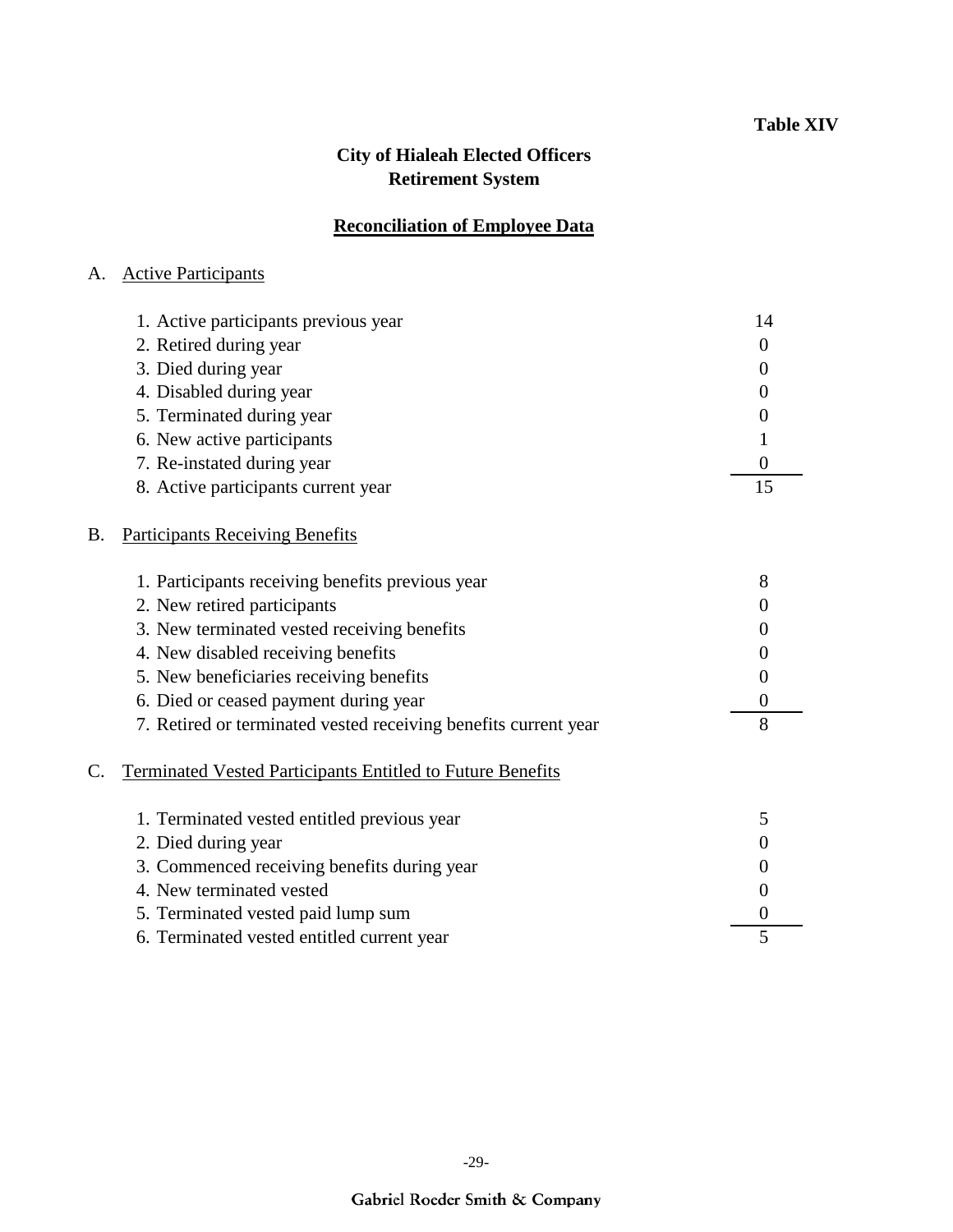#### **Table XV**

### **City of Hialeah Elected Officers Retirement System**

#### **Projected Retirement Benefits**

| <b>Fiscal Year</b> | <b>Projected Total</b><br><b>Annual Payout</b> |         |  |  |
|--------------------|------------------------------------------------|---------|--|--|
| 2014               | \$                                             | 288,901 |  |  |
| 2015               | \$                                             | 397,657 |  |  |
| 2016               | \$                                             | 430,214 |  |  |
| 2017               | \$                                             | 461,880 |  |  |
| 2018               | \$                                             | 467,467 |  |  |
| 2019               | \$                                             | 482,136 |  |  |
| 2020               | \$                                             | 542,872 |  |  |
| 2021               | \$                                             | 593,409 |  |  |
| 2022               | \$                                             | 670,801 |  |  |
| 2023               | \$                                             | 708,630 |  |  |

The above projected payout of system benefits during the next ten years is based on assumptions involving all decrements. The actual payouts may differ from the above estimates depending upon the death, salary and retirement experience of the system. However, since the projected payment is recomputed each valuation date, there is an automatic correction to the extent that actual experience varies from expected experience.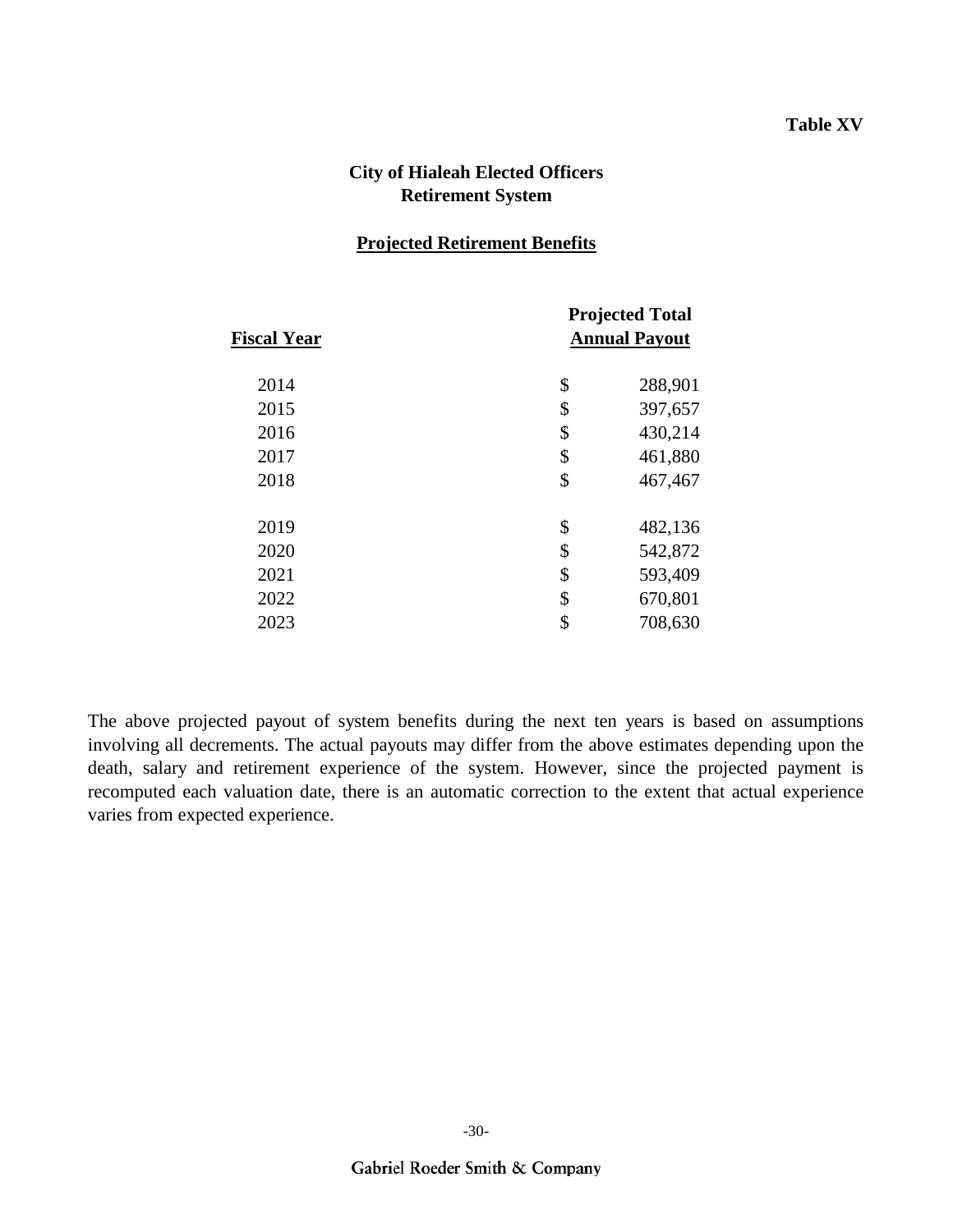# **Retirement System City of Hialeah Elected Officers**

# **Summary of Transaction Information**

| Valuation<br>Date | Administrative<br><b>Benefits</b><br>Paid $1$<br>Expenses |    | City<br>Contributions |    | Smoothed<br>Actuarial<br>Value $2$ |    |           |
|-------------------|-----------------------------------------------------------|----|-----------------------|----|------------------------------------|----|-----------|
|                   |                                                           |    |                       |    |                                    |    |           |
| 10/01/2013        | \$<br>179,542                                             | \$ | 17,338                | \$ | 312,403                            | \$ | 8,284,179 |
| 10/01/2012        | 180,809                                                   |    | 8,660                 |    | 280,405                            |    | 7,484,518 |
| 10/01/2011        | 166,290                                                   |    | 3,190                 |    | 313,841                            |    | 6,833,524 |
| 10/01/2010        | 161,821                                                   |    | 4,057                 |    | 500,000                            |    | 6,293,694 |
| 10/01/2009        | 161,742                                                   |    | 6,400                 |    | 500,000                            |    | 5,530,202 |
| 10/01/2008        | 169,428                                                   |    | 6,400                 |    | 500,000                            |    | 4,839,784 |
| 10/01/2007        | 158,082                                                   |    | 5,800                 |    | 500,000                            |    | 4,507,879 |
| 10/01/2006        | 154,695                                                   |    | $\boldsymbol{0}$      |    | 500,000                            |    | 3,920,986 |
| 10/01/2005        | 53,796                                                    |    | $\boldsymbol{0}$      |    | 400,000                            |    | 3,455,014 |
| 10/01/2004        | 55,076                                                    |    | $\overline{0}$        |    | 311,137                            |    | 3,049,827 |
| 10/01/2003        | 56,630                                                    |    | $\overline{0}$        |    | 250,000                            |    | 2,664,848 |
| 10/01/2002        | 50,532                                                    |    | 4,900                 |    | 250,000                            |    | 2,062,206 |
| 01/01/2001        | 50,532                                                    |    | 4,400                 |    | 250,000                            |    | 1,842,622 |
| 01/01/2000        | 52,188                                                    |    | 4,175                 |    | 342,700                            |    | 1,717,505 |
| 01/01/1999        | 54,146                                                    |    | 3,975                 |    | 439,873                            |    | 1,307,638 |

<sup>1</sup> Includes contribution refunds

<sup>2</sup> Market Value prior to October 1, 2009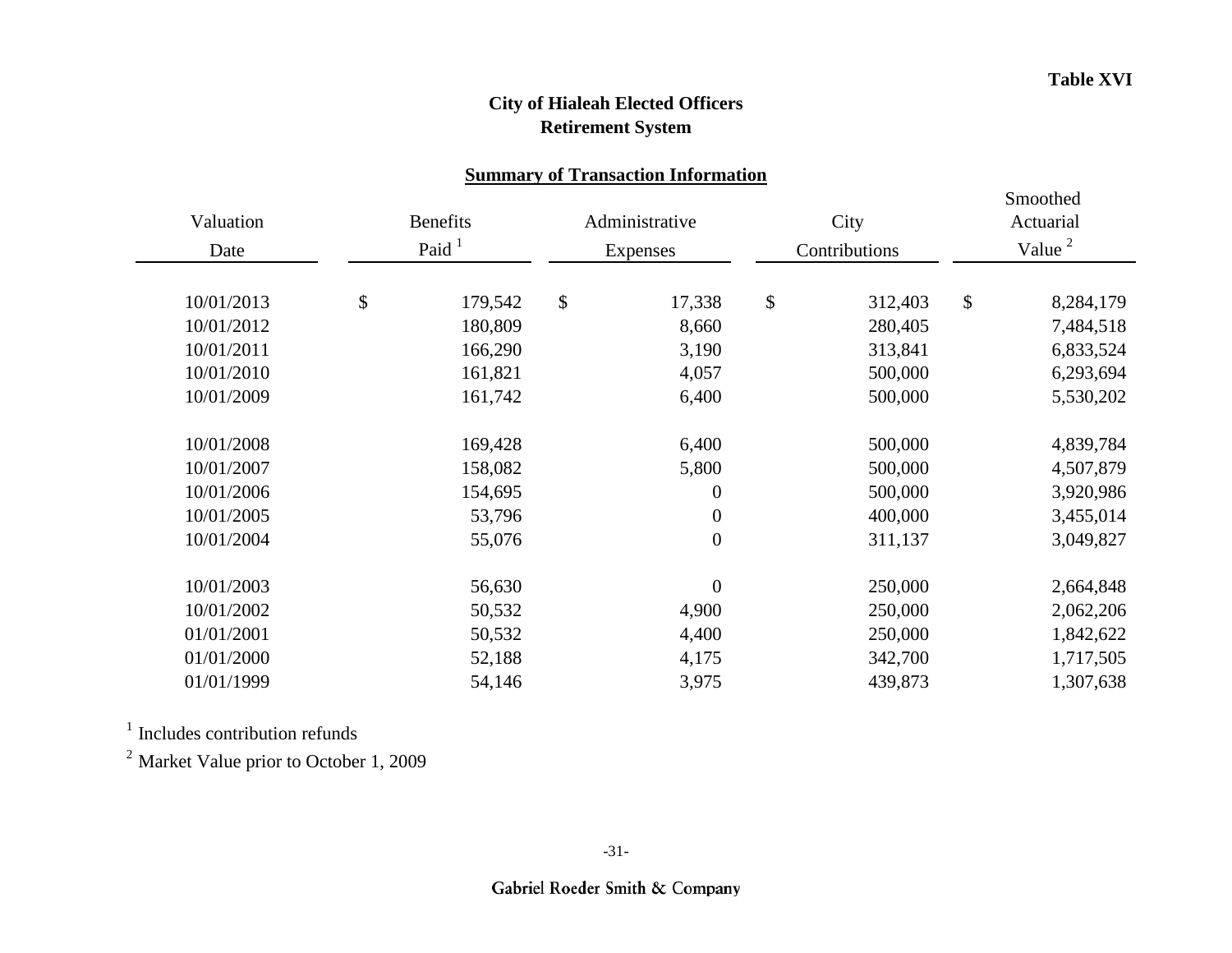| <b>Recent Compensation, Termination and Investment Return Experience</b> |  |
|--------------------------------------------------------------------------|--|
|--------------------------------------------------------------------------|--|

|                   | Compensation             |                     | Termination                    | Investment Return <sup>1</sup> |                                    |         |  |  |
|-------------------|--------------------------|---------------------|--------------------------------|--------------------------------|------------------------------------|---------|--|--|
| Valuation<br>Date | % Increase<br>(Decrease) | Assumed<br>Increase | Ratio of Actual<br>to Expected | Market<br>Value                | Smoothed<br>Actuarial<br>Value $2$ | Assumed |  |  |
| 10/01/2013        | 0.1%                     | 8.0%                | 0.0                            | 9.9%                           | 9.4%                               | 6.0%    |  |  |
| 10/01/2012        | $(0.9\%)$                | 8.0%                | 0.0                            | 16.9%                          | 8.4%                               | 6.0%    |  |  |
| 10/01/2011        | 29.1%                    | 8.0%                | 0.8                            | 0.6%                           | 6.6%                               | 6.0%    |  |  |
| 10/01/2010        | 0.7%                     | 8.0%                | 0.7                            | 8.6%                           | 7.8%                               | 6.0%    |  |  |
| 10/01/2009        | 0.3%                     | 8.0%                | 0.7                            | 11.9%                          | 7.2%                               | 6.0%    |  |  |
| 10/01/2008        | 7.6%                     | 8.0%                | N/A                            | 0.2%                           | 0.2%                               | 6.0%    |  |  |
| 10/01/2007        | 8.9%                     | 8.0%                | $\rm N/A$                      | 6.1%                           | 6.1%                               | 6.0%    |  |  |
| 10/01/2006        | 30.2%                    | 8.0%                | N/A                            | 3.6%                           | 3.6%                               | 7.0%    |  |  |
| 10/01/2005        | 8.5%                     | 8.0%                | N/A                            | 2.0%                           | 2.0%                               | 7.0%    |  |  |
| 10/01/2004        | $(1.1\%)$                | 8.0%                | $\rm N/A$                      | 4.8%                           | 4.8%                               | 7.0%    |  |  |
| Last 3 Years      | 8.6%                     | 8.0%                | 0.2                            | 8.9%                           | 8.1%                               | 6.0%    |  |  |
| Last 5 Years      | 5.3%                     | 8.0%                | 0.4                            | 9.4%                           | 7.9%                               | 6.0%    |  |  |
| Last 10 Years     | 7.8%                     | 8.0%                | N/A                            | 6.3%                           | 5.6%                               | 6.3%    |  |  |

<sup>1</sup> Computed as  $2I/(A+B-I)$ , where A is beginning value, B is ending value and I is investment return.

<sup>2</sup> Market value prior to October 1, 2009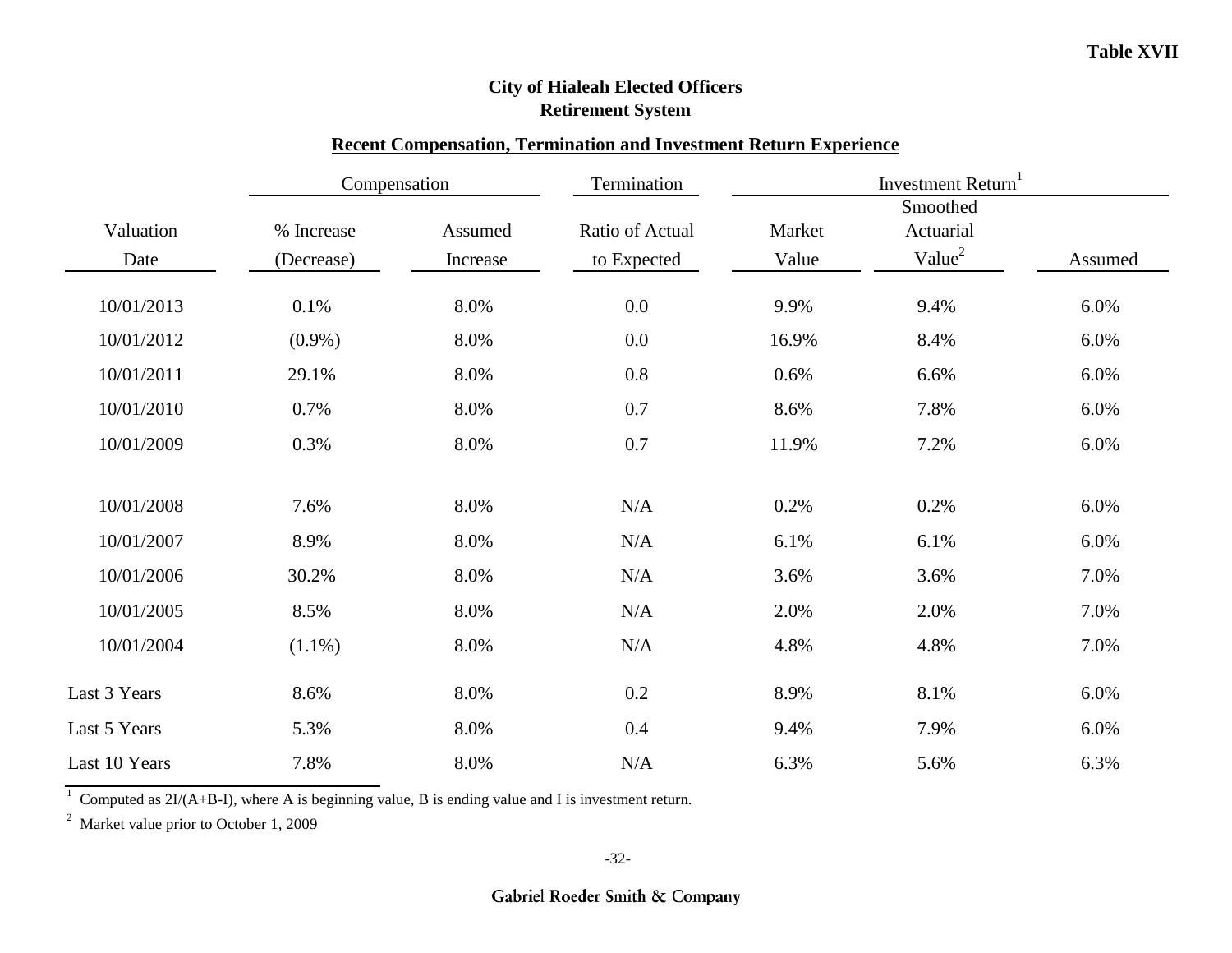#### **Employer Contribution Information**

| Valuation<br>Date | Contribution<br>Fiscal<br>Year End |    | Minimum<br>Required<br>Employer<br>Contributions | <b>Actual Employer</b><br>Contributions<br>Made |         |  |
|-------------------|------------------------------------|----|--------------------------------------------------|-------------------------------------------------|---------|--|
| 10/01/2013        | 09/30/2015                         | \$ | 304,126                                          |                                                 | N/A     |  |
| 10/01/2012        | 09/30/2014                         | \$ | 288,521                                          |                                                 | N/A     |  |
| 10/01/2011        | 09/30/2013                         | \$ | 312,403                                          | \$                                              | 312,403 |  |
| 10/01/2010        | 09/30/2012                         | \$ | 280,405                                          | \$                                              | 280,405 |  |
| 10/01/2009        | 09/30/2011                         | \$ | 313,841                                          | \$                                              | 313,841 |  |
| 10/01/2008        | 09/30/2010                         | \$ | 356,028                                          | \$                                              | 500,000 |  |
| 10/01/2007        | 09/30/2009                         | \$ | 299,852                                          | \$                                              | 500,000 |  |
| 10/01/2006        | 09/30/2008                         | \$ | 288,006                                          | \$                                              | 500,000 |  |
| 10/01/2005        | 09/30/2007                         | \$ | 263,369                                          | \$                                              | 500,000 |  |
| 10/01/2004        | 09/30/2006                         | \$ | 240,475                                          | \$                                              | 500,000 |  |
| 10/01/2003        | 09/30/2005                         | \$ | 250,415                                          | \$                                              | 400,000 |  |
| 10/01/2002        | 09/30/2004                         | \$ | 130,205                                          | \$                                              | 311,137 |  |
| 10/01/2001        | 09/30/2003                         | \$ | 136,116                                          | \$                                              | 250,000 |  |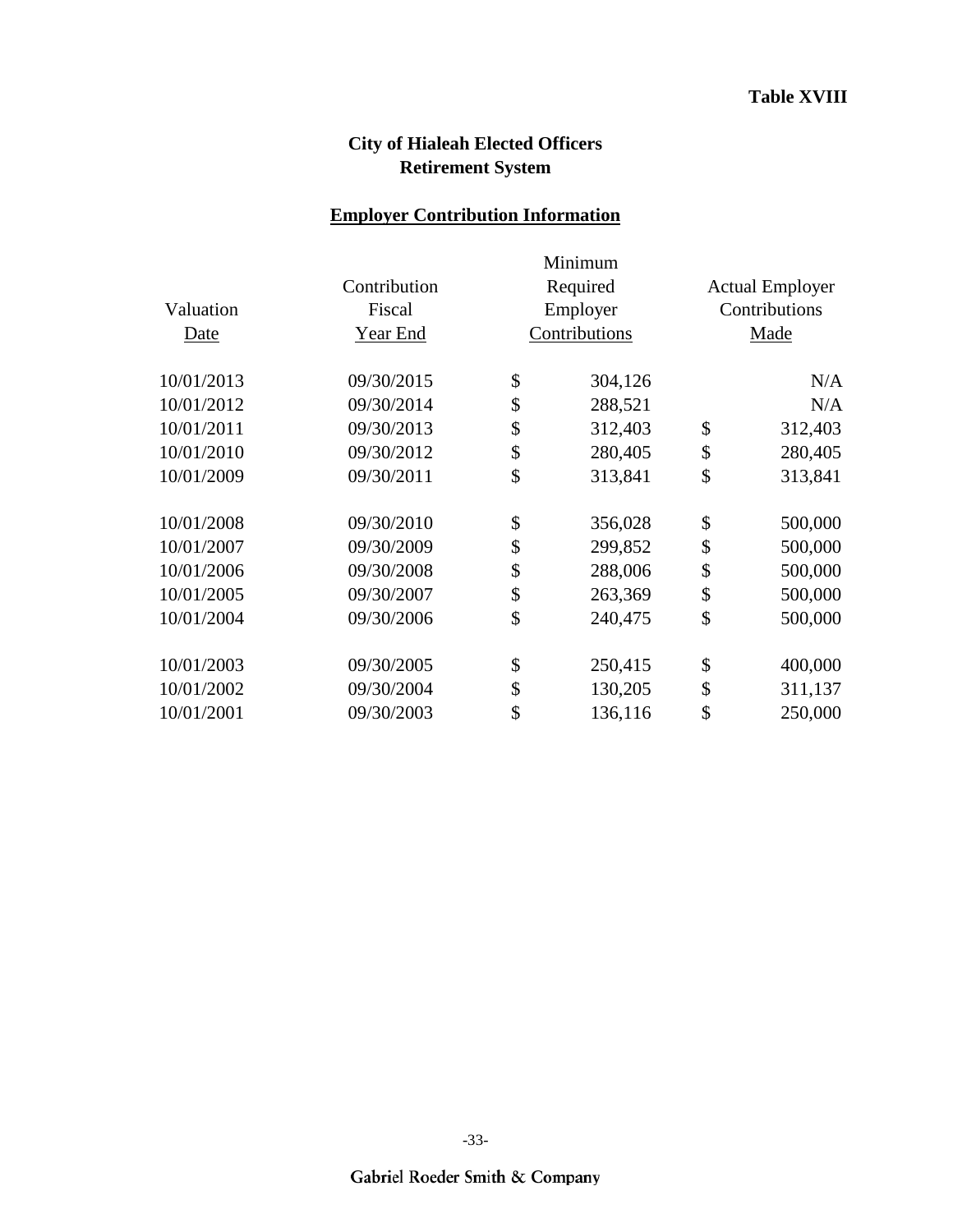**Table XIX**

# **City of Hialeah Elected Officers Retirement System**

# **Actuarial Valuation as of October 1, 2013**

# **State Required Exhibit**

|                                                       | <b>Actuarial</b>          |                         |                           |                  |  |
|-------------------------------------------------------|---------------------------|-------------------------|---------------------------|------------------|--|
|                                                       |                           | <b>Impact Statement</b> |                           |                  |  |
|                                                       |                           | 10/01/2012              |                           | 10/01/2013       |  |
| A. Participant Data                                   |                           |                         |                           |                  |  |
| 1. Active participants                                |                           | 14                      |                           | 15               |  |
| 2. Retired participants and beneficiaries receiving   |                           |                         |                           |                  |  |
| benefits                                              |                           | 8                       |                           | 8                |  |
| 3. Disabled participants receiving benefits           |                           | 0                       |                           | $\boldsymbol{0}$ |  |
| 4. Terminated vested participants                     |                           | 5                       |                           | 5                |  |
| 5. Annual payroll of active participants              | \$                        | 1,085,310               | \$                        | 1,176,462        |  |
| 6. Annual benefits payable to those currently         |                           |                         |                           |                  |  |
| receiving benefits                                    | \$                        | 179,542                 | \$                        | 179,542          |  |
| <b>B.</b> Value of Assets                             |                           |                         |                           |                  |  |
| 1. Smoothed Actuarial Value of Assets                 | \$                        | 7,484,518               | \$                        | 8,284,179        |  |
| 2. Market Value of Assets                             | \$                        | 7,982,574               | \$                        | 8,868,218        |  |
| C. Liabilities                                        |                           |                         |                           |                  |  |
| 1. Actuarial present value of future expected benefit |                           |                         |                           |                  |  |
| payments for active members                           |                           |                         |                           |                  |  |
| a. Retirement benefits                                | \$                        | 4,315,491               | \$                        | 4,679,919        |  |
| b. Vesting benefits                                   |                           | 1,064,045               |                           | 1,171,627        |  |
| c. Death benefits                                     |                           | 7,090                   |                           | 7,172            |  |
| d. Disability benefits                                |                           | $\boldsymbol{0}$        |                           | $\overline{0}$   |  |
| e. Total                                              | $\boldsymbol{\mathsf{S}}$ | 5,386,626               | $\boldsymbol{\mathsf{S}}$ | 5,858,718        |  |
| 2. Actuarial present value of future expected benefit |                           |                         |                           |                  |  |
| payments for terminated vested members                | \$                        | 1,506,253               | \$                        | 1,598,960        |  |
| 3. Actuarial present value of future expected benefit |                           |                         |                           |                  |  |
| payments for members currently receiving benefits     |                           |                         |                           |                  |  |
| a. Service retired                                    | \$                        | 1,877,756               | \$                        | 1,828,914        |  |
| b. Disability retired                                 |                           | $\theta$                |                           | $\theta$         |  |
| c. Beneficiaries                                      |                           | 0                       |                           | $\theta$         |  |
| d. Miscellaneous                                      |                           | $\overline{0}$          |                           | $\boldsymbol{0}$ |  |
| e. Total                                              | $\boldsymbol{\mathsf{S}}$ | 1,877,756               | \$                        | 1,828,914        |  |

Gabriel Roeder Smith & Company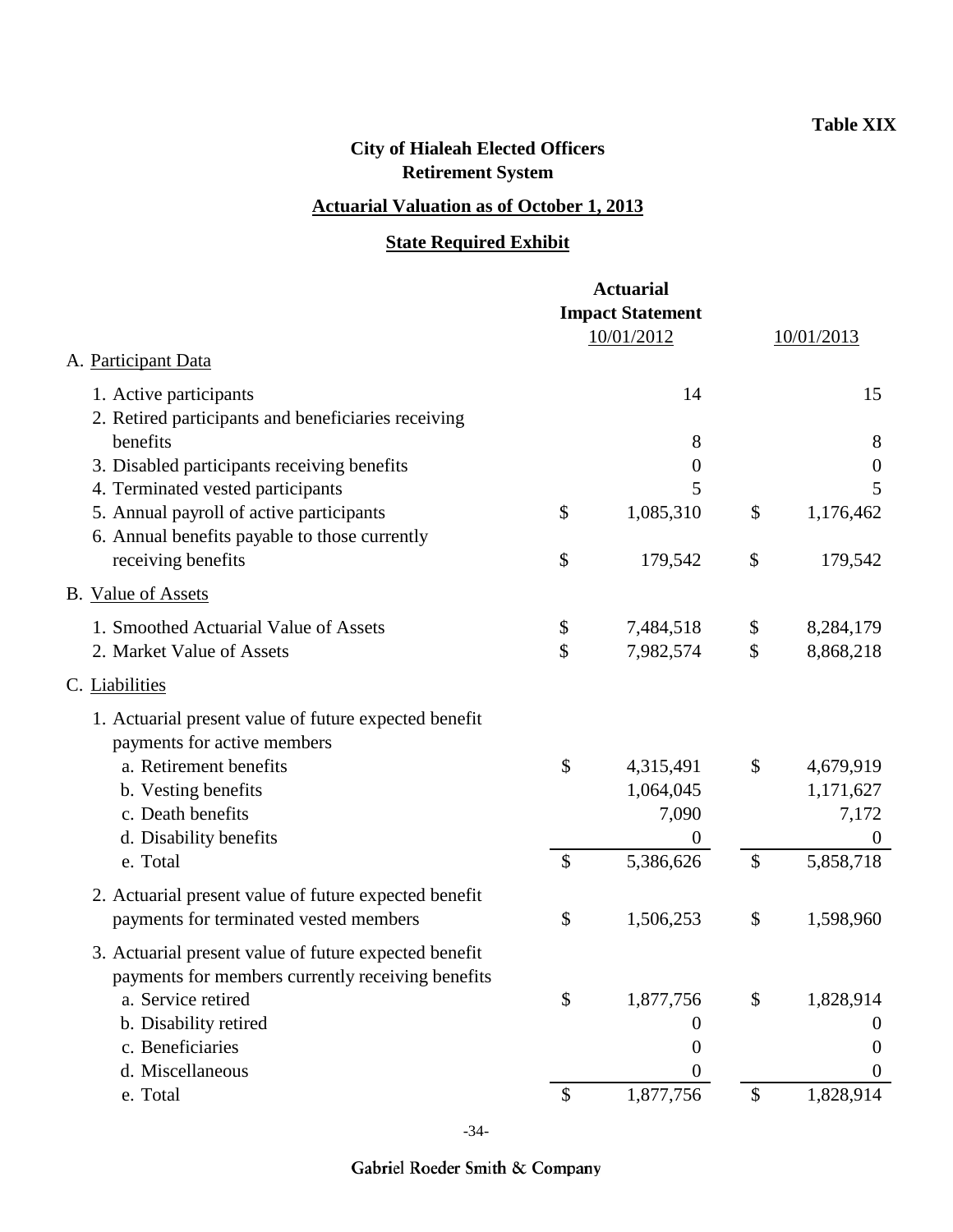# **Table XIX (Cont'd)**

# **City of Hialeah Elected Officers Retirement System**

# **Actuarial Valuation as of October 1, 2013**

# **State Required Exhibit**

|                                                              |               | <b>Actuarial</b><br><b>Impact Statement</b> |              |                |
|--------------------------------------------------------------|---------------|---------------------------------------------|--------------|----------------|
|                                                              |               | 10/01/2012                                  | 10/01/2013   |                |
| 4. Total actuarial present value of future expected          |               |                                             |              |                |
| benefit payments                                             | \$            | 8,770,635                                   | \$           | 9,286,592      |
| 5. Actuarial accrued liabilities                             | \$            | 7,549,980                                   | \$           | 8,009,595      |
| 6. Unfunded actuarial liabilities                            | \$            | 65,462                                      | \$           | (274, 584)     |
| D. Statement of Accumulated System Benefits                  |               |                                             |              |                |
|                                                              |               | <b>Actuarial</b>                            |              |                |
| 1. Actuarial present value of accumulated vested<br>benefits |               | <b>Valuation</b>                            |              |                |
| a. Participants currently receiving benefits                 | \$            | 1,877,756                                   | \$           | 1,828,914      |
| b. Other participants                                        |               | 4,016,965                                   |              | 4,263,213      |
| c. Total                                                     | $\mathcal{S}$ | 5,894,721                                   | $\mathbb{S}$ | 6,092,127      |
| 2. Actuarial present value of accumulated non-               |               |                                             |              |                |
| vested system benefits                                       |               | 598,648                                     |              | 849,586        |
| 3. Total actuarial present value of accumulated              |               |                                             |              |                |
| system benefits                                              | \$            | 6,493,369                                   | \$           | 6,941,713      |
| E. Statement of Change in Accumulated Plan Benefits          |               |                                             |              |                |
| 1. Actuarial present value of accumulated plan               |               |                                             |              |                |
| benefits as of October 1, 2012                               |               |                                             | \$           | 6,493,369      |
| 2. Increase (decrease) during year attributable to:          |               |                                             |              |                |
| a. Plan amendment                                            |               |                                             | \$           | $\theta$       |
| b. Change in actuarial assumptions                           |               |                                             |              | $\overline{0}$ |
| c. Benefits paid including refunds                           |               |                                             |              | (179, 542)     |
| d. Other, including benefits accumulated and increase        |               |                                             |              |                |
| for interest due to decrease in the discount period          |               |                                             |              | 627,886        |
| e. Net increase                                              |               |                                             | \$           | 448,344        |
| 3. Actuarial present value of accumulated plan               |               |                                             |              |                |
| benefits as of October 1, 2013                               |               |                                             | \$           | 6,941,713      |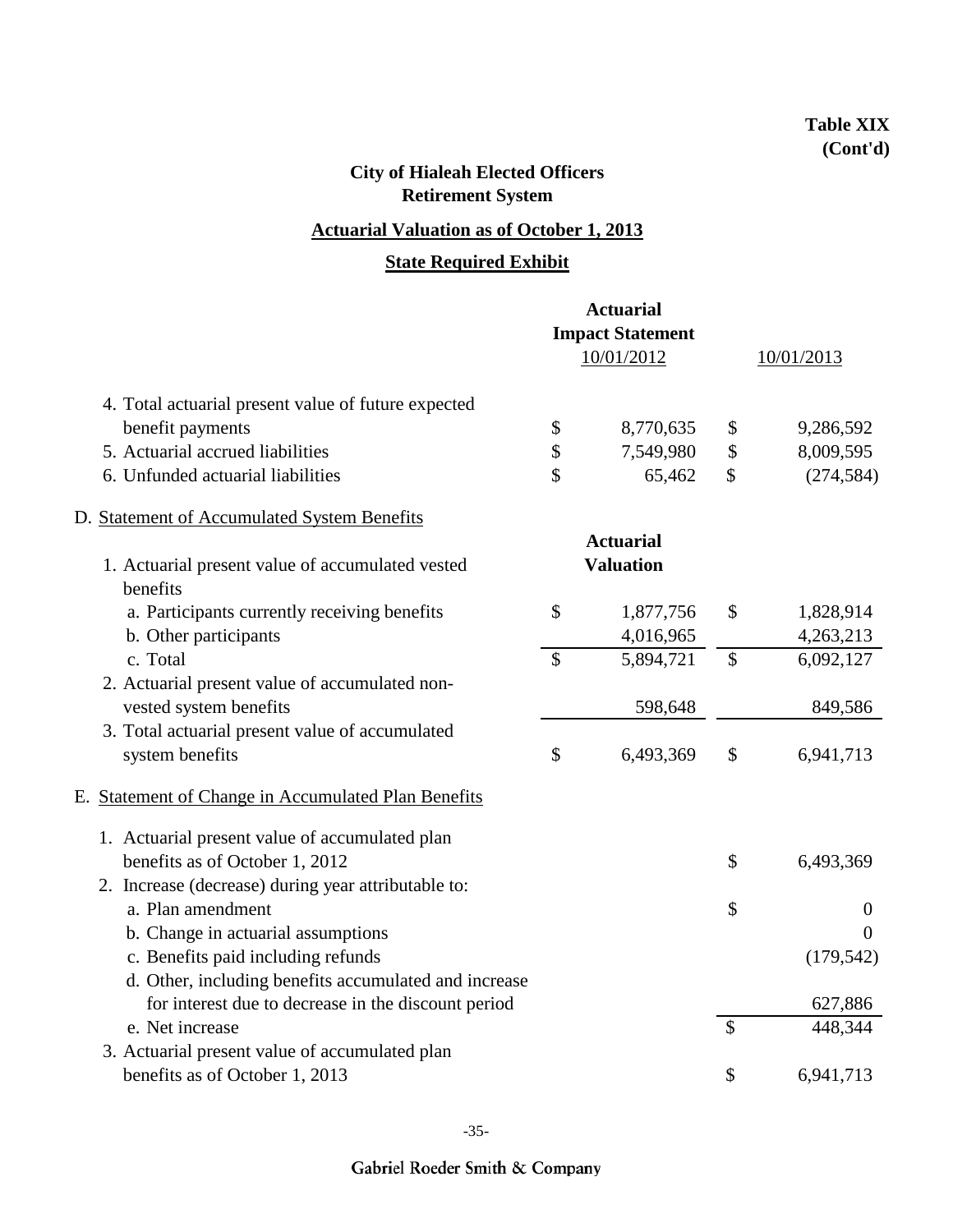**Table XIX (Cont'd)**

# **City of Hialeah Elected Officers Retirement System**

# **State Required Exhibit Actuarial Valuation as of October 1, 2013**

|                                                       | <b>Actuarial</b><br><b>Impact Statement</b><br>10/01/2012 |        | 10/01/2013                |              |
|-------------------------------------------------------|-----------------------------------------------------------|--------|---------------------------|--------------|
| F. Pension Cost                                       |                                                           |        |                           |              |
| 1. Total normal cost                                  | \$<br>276,086                                             |        | \$                        | 322,854      |
| 2. Payment required to amortize unfunded liability    | 6,758                                                     |        |                           | (26, 542)    |
| 3. Interest adjustment                                | 24,336                                                    |        |                           | 25,544       |
| 4. Total preliminary required contribution            | \$<br>307,180                                             |        | $\boldsymbol{\mathsf{S}}$ | 321,856      |
| 5. Total required contribution                        | \$<br>307,180                                             |        | \$                        | 322,854      |
| 6. Item 5 as a percentage of payroll                  | 28.3%                                                     |        |                           | 27.4%        |
| 7. Estimated employee contributions                   | \$<br>18,659                                              | $\ast$ | \$                        | 18,728       |
| 8. Item 7 as a percentage of payroll                  | 1.7%                                                      |        |                           | 1.6%         |
| 9. Net amount payable by City                         | \$<br>288,521                                             |        | \$                        | 304,126      |
| 10. Item 9 as a percentage of payroll                 | 26.6%                                                     |        |                           | 25.9%        |
| G. Past Contributions                                 |                                                           |        |                           |              |
| 1. Total contribution required (Prior Year Valuation) | \$<br>312,403                                             |        | \$                        | 288,521      |
| 2. Actual contributions made                          | \$<br>312,403                                             |        |                           | N/A          |
| H. Net Actuarial Gain (Loss)                          | \$<br>346,378                                             |        | \$                        | 295,072      |
| Disclosure of Following Items<br>I.                   |                                                           |        |                           |              |
| 1. Actuarial present value of future salaries         |                                                           |        |                           |              |
| - attained age                                        | \$<br>4,506,781                                           |        | \$                        | 4,705,935    |
| 2. Actuarial present value of future employee         |                                                           |        |                           |              |
| contributions - attained age                          | \$<br>125,588                                             |        | \$                        | 159,978      |
| 3. Actuarial present value of future contributions    |                                                           |        |                           |              |
| from other sources                                    | N/A                                                       |        |                           | N/A          |
| 4. Amount of active members' accumulated              |                                                           |        |                           |              |
| contributions                                         | \$<br>$\overline{0}$                                      |        | \$                        | $\mathbf{0}$ |
| 5. Actuarial present value of future salaries and     |                                                           |        |                           |              |
| future benefits at entry age                          | N/A                                                       |        |                           | N/A          |
| 6. Actuarial present value of future employee         |                                                           |        |                           |              |
| contributions at entry age                            | N/A                                                       |        |                           | N/A          |

\* Reflects full year of employee contributions. Employee contributions commence January 1, 2014.

### Gabriel Roeder Smith & Company